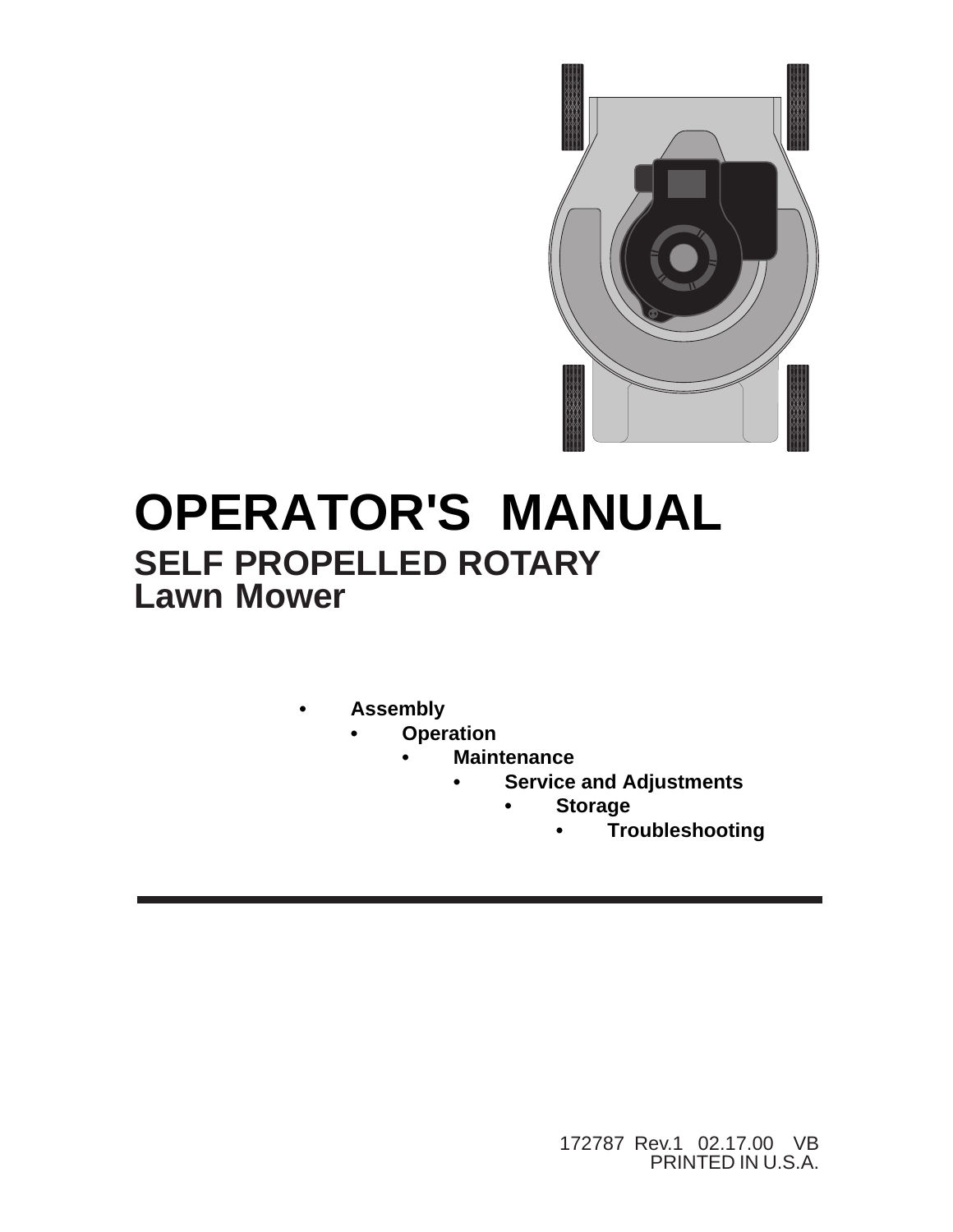## **TABLE OF CONTENTS**

| Service and Adjustments 18 |  |
|----------------------------|--|
|                            |  |
|                            |  |

## **SAFETY RULES**

**IMPORTANT:** This cutting machine ie capable of amputating hands and feet and throwing objects.Failure toobserve the following safety instructions could result in serious injury or death.

Safety standards require operator presence controls to minimize the risk of injury. Your unit is equipped with such controls. Do not attempt to defeat the function of the operator presence controls under any circumstances.

#### **TRAINING:**

- Read this operator's manual carefully. Become familiar with the controls and know how to operate your mower properly. Learn how to quickly stop mower.
- Do not allow children to use your mower. Never allow adults to use mower without proper instructions.
- Keep the area of operation clear of all persons, especially small children and pets.
- Use mower only as the manufacturer intended and as described in this manual.
- Do not operate mower if it has been dropped or damaged in any manner. Always have damage repaired before using your mower.
- Do not use accessory attachments that are not recommended by the manufacturer. Use of such attachments may be hazardous.
- The blade turns when the engine is running.

### **PREPARATION:**

- Always thoroughly check the area to be mowed and clear it of all stones, sticks, wires, bones, and other foreign objects. These objects will be thrown by the blade and can cause severe injury.
- Always wear safety glasses or eye shields when starting and while using your mower.
- Dress properly. Do not operate mower when barefoot or wearing open sandals. Wear only solid shoes with good traction when mowing.
- Check fuel tank before starting engine. Do not fill gas tank indoors, when the engine is running or when the engine is hot. Allow the engine to cool for several minutes before filling the gas tank. Clean off any spilled gasoline before starting the engine.
- Always make wheel height adjustments before starting your mower. Never attempt to do this while the engine is running.
- Mow only in daylight or good artificial light.

### **OPERATION:**

- Keep your eyes and mind on your mower and the area being cut. Do not let other interests distract you.
- Do not mow wet or slippery grass. Never run while operating your mower. Always be sure of your footing — keep a firm hold on the handles and walk.
- Do not put hands or feet near or under rotating parts. Keep clear of the discharge opening at all times.
- Always stop the engine whenever you leave or are not using your mower, or before crossing driveways, walks, roads, and any gravel—covered areas.
- Never direct discharge of material toward bystanders nor allow anyone near the mower while you are operating it.
- Before cleaning, inspecting, or repairing your mower, stop the engine and make absolutely sure the blade and all moving parts have stopped. Then disconnect the spark plug wire and keep it away from the spark plug to prevent accidental starting.
- 2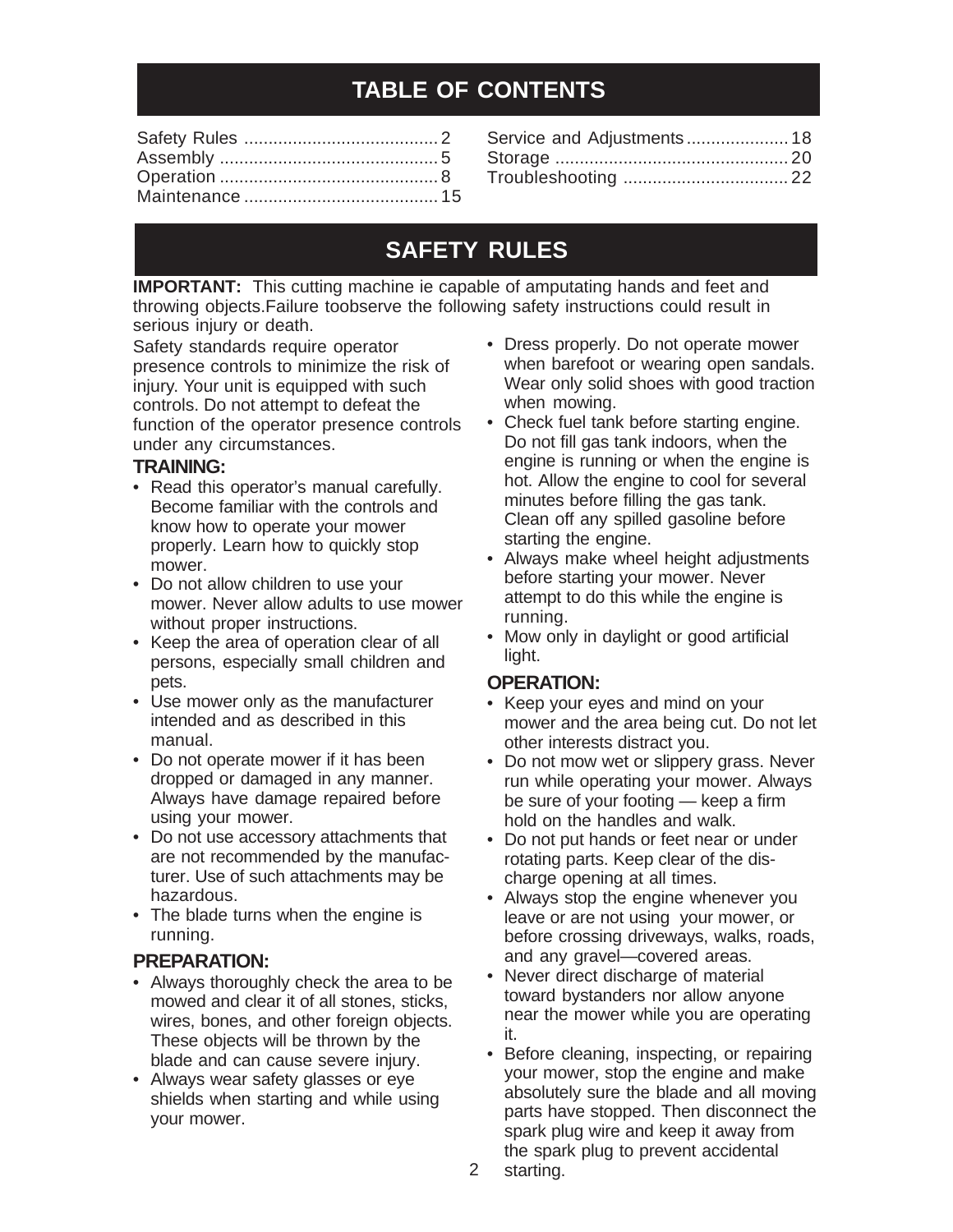- Do not continue to run your mower if you hit a foreign object. Follow the procedure outlined above, then repair any damage before restarting and operating you mower.
- Do not change the governor settings or overspeed the engine. Engine damage or personal injury may result.
- Do not operate your mower if it vibrates abnormally. Excessive vibration is an indication of damage; stop the engine, safely check for the cause of vibration and repair as required.
- Do not run the engine indoors. Exhaust fumes are dangerous.
- Never cut grass by pulling the mower towards you. Mow across the face of slopes, never up and down or you might lose your footing. Do not mow excessively steep slopes. Use caution when operating the mower on uneven terrain or when changing directions — maintain good footing.
- Never operate your mower without proper guards, plates, grass catcher or other safety devices in place.

### **MAINTENANCE AND STORAGE:**

- Check the blade and the engine mounting bolts often to be sure they are tightened properly.
- Check all bolts, nuts and screws at frequent intervals for proper tightness to be sure mower is in safe working condition.
- Keep all safety devices in place and working.
- To reduce fire hazard, keep the engine free of grass, leaves or excessive grease and oil.
- Check grass catcher often for deterioration and wear and replace worn bags. Use only replacement bags that are recommended by and comply with specifications of the manufacturer of your mower.
- Always keep a sharp blade on your mower.
- Allow engine to cool before storing in any enclosure.
- Never store mower with fuel in the tank inside a building where fumes may reach an open flame or an ignition source such as a hot water heater, space heater, clothes dryer, etc.

A Look for this symbol to point out important safety precautions. It means CAUTION!!! BECOME ALERT!!! YOUR SAFETY IS INVOLVED.

**ACAUTION:** Always disconnect spark plug wire and place wire where it cannot contact spark plug in order to prevent accidental starting when setting up, transporting, adjusting or making repairs.

**ACAUTION:** Engine exhaust from this product contains chemicals known, in certain quantities, to cause cancer, birth defects, or other roproductive harm.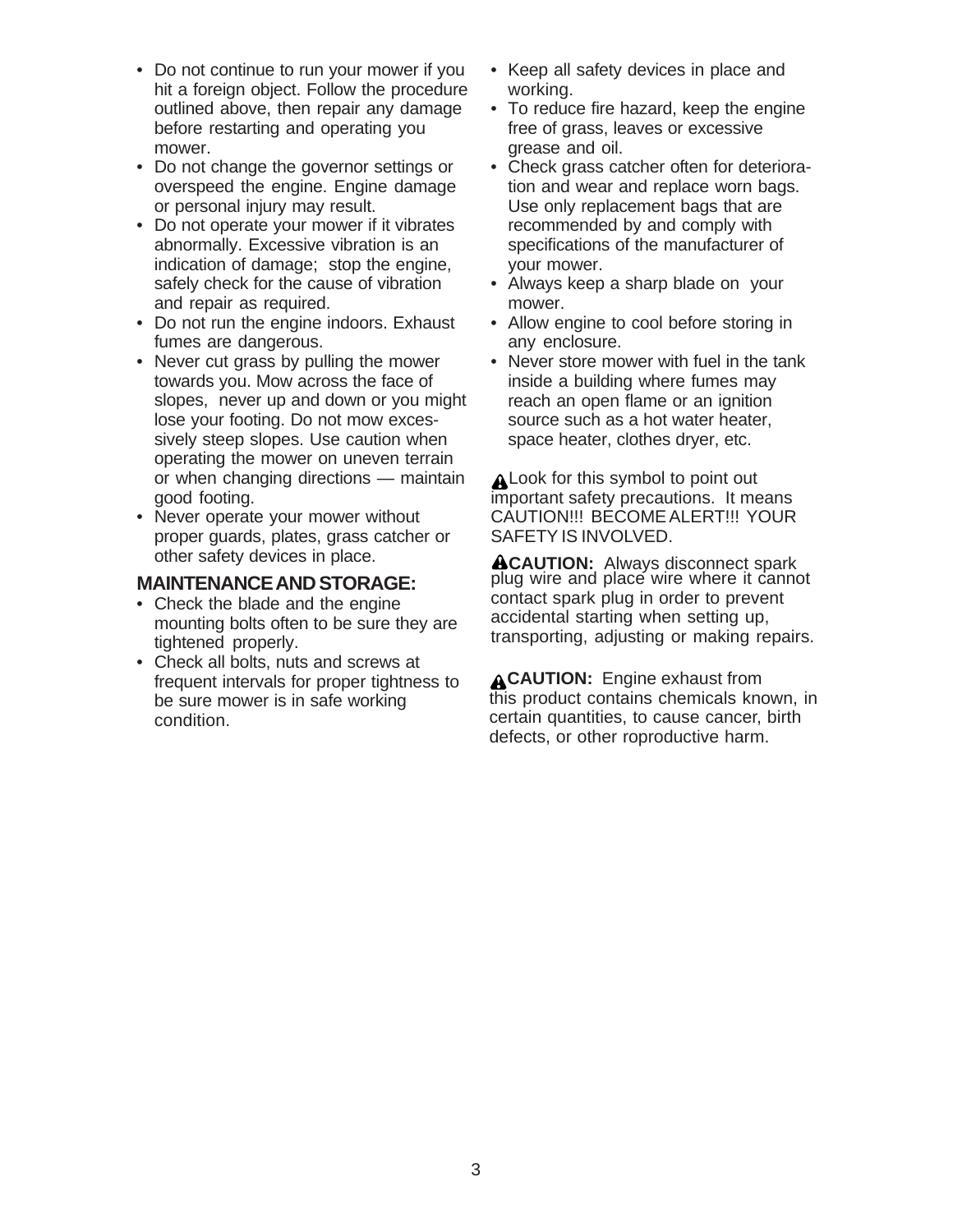**CONGRATULATIONS** on your purchase of a new Lawn Mower. It has been designed, engineered and manufactured to give you the best possible dependability and performance.

Should you experience any problems you cannot easily remedy, please contact your nearest authorized service center. They have competent, well trained technicians and the proper tools to service or repair this unit.

- Read the SAFETY RULES and this Operator's Manual in its entirety before you attempt to assemble or operate your new lawn mower to insure proper operation and to prevent injury to yourself and others. Save this manual for future reference.
- Your new lawn mower has been assembled at the factory with the exception of those parts left unassembled for shipping purposes. To ensure safe and proper operation of your lawn mower, all parts and hardware you assemble must be tightened securely. Use the correct tools as necessary to ensure proper tightness.
- All parts such as nuts, washers, bolts, etc., necessary to complete the assembly have been placed in the parts bag.

## **TO REMOVE MOWER FROM CARTON**

- Remove all loose parts from carton.
- Remove lawn mower housing with care. Avoid touching blade under housing. Always wear gloves or other protection when working under or lifting mower.

### **THINGS TO KNOW BEFORE YOU ASSEMBLE OR OPERATE YOUR LAWN MOWER**

#### **Do I have a side or rear discharge lawn mower?**

Look for the grass discharge opening on your mower. If the opening is on the right side of the mower housing, it is a side discharge mower. If the opening is at the back of the mower housing, it is a rear discharge mower. Only rear discharge lawn mowers have a grass catcher included with the mower. Approved grass catchers for side discharge mowers may be purchased from your nearest authorized dealer.

#### **Do I have a mulching lawn mower?**

Look for the grass discharge opening on your mower. Raise the discharge guard (rear door on rear discharge mowers). If the opening is closed off by a plate, then your lawn mower is mulcher ready. To convert to a discharging mower, see the Operation section of this manual.



#### **RIGHT HAND SIDE**

### **What is the right and left side of the lawn mower?**

When right hand (RH) or left hand (LH) is mentioned in this manual, it means when you are in the operating position (standing behind the handle).

#### **What kind of engine is on my lawn mower?**

When learning how to operate your new lawn mower, you will need to know what kind of engine powers the mower. A decal on the engine will indicate the manufacturer and type or brand name of the engine.

### BRIGGS & STRATTON ENGINES





**T E C <sup>U</sup> <sup>M</sup> S E H ®**

4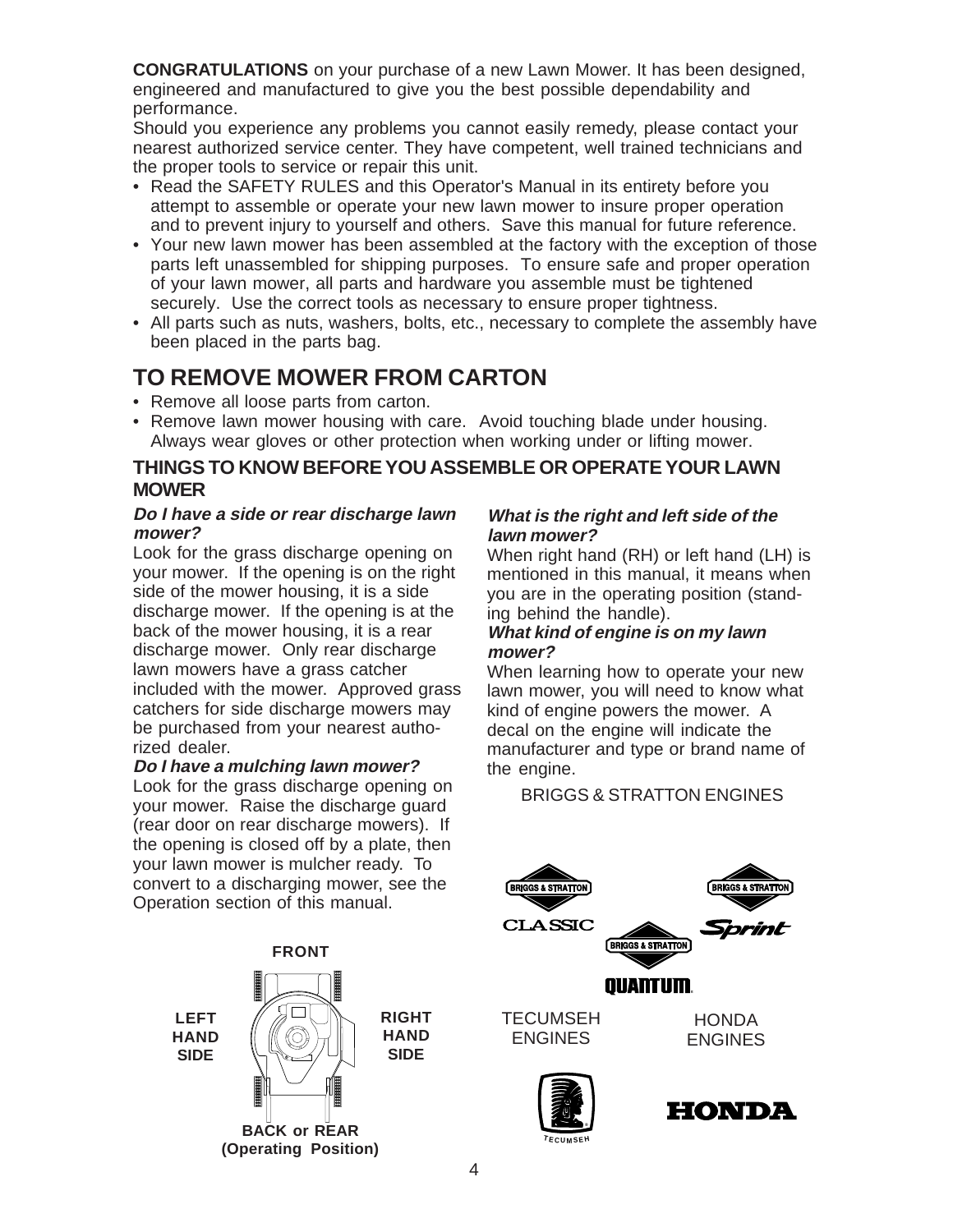## **ASSEMBLY**

**ACAUTION:** Do not operate this mower without the discharge guard or an entire approved grass catcher in place. These guards are for your protection and are required by the American National Standards Institute and Consumer Products Safety Commission.

**ACAUTION:** Disconnect spark plug wire from spark plug and place wire where it cannot come in contact with plug.

### **HOW TO SET UP YOUR LAWN MOWER**

### **UNFOLD HANDLE**

**IMPORTANT**: Unfold handle carefully so as not to pinch or damage control cables.

- Raise handles until lower handle section locks into place in operating position.
- Raise upper handle section into place on lower handle, remove protective padding and tighten both handle knobs.
- Remove handle padding holding operator presence control bar to upper handle.
- Your lawn mower handle can be adjusted for your mowing comfort. Refer to "Adjust Handle" in the Service and Adjustments section of this manual. Operator presence control bar



#### Lower handle

**NOTE**: For shipping purposes, the rear wheels on your lawn mower may not be adjusted to the same position as the front wheels. Before operating mower adjust all wheels to the same cutting height.

#### **FOR HIGH WHEEL MOWERS ONLY INSTALL REAR WHEELS**

Some high wheel models require washers which will be provided in a parts bag. If provided, install washers on the axle first as shown.

- Install one (1) rear wheel on the axle of rear wheel adjuster.
- Install 3/8-16 locknut and tighten securely.
- Repeat procedure for other rear wheel.



3/8-16 Locknut

### **FOR REAR DISCHARGE MOWERS ONLY - ASSEMBLE GRASS CATCHER**

**IMPORTANT:** If your model lawn mower is mulcher ready, the mulcher plate must be removed before using mower as a bagger. To convert mower to bagging or discharging, see the Operation section in this manual.

Look at the different grass catcher illustrations that follow. Determine which type of grass catcher you have and follow the appropriate instructions.

### **FABRIC TOP GRASS CATCHERS**

TO ASSEMBLE & ATTACH GRASS **CATCHER** 

• Put grass catcher frame into grass bag with rigid part of bag on the bottom.

• Slip vinyl bindings over frame. **NOTE**: If vinyl bindings are too stiff, hold them in warm water for a few minutes. If bag gets wet, let it dry before using.

- Lift the rear door on the mower housing.
- For HINGE BRACKET mounted catcher, place the grass catcher frame onto the formed tabs on the rear door hinge bracket.
- For HANDLE BRACKET mounted catcher, place frame side hooks into slots in handle brackets.
- The grass catcher is secured to the lawn mower housing when the rear door is lowered onto the grass catcher frame.
- 5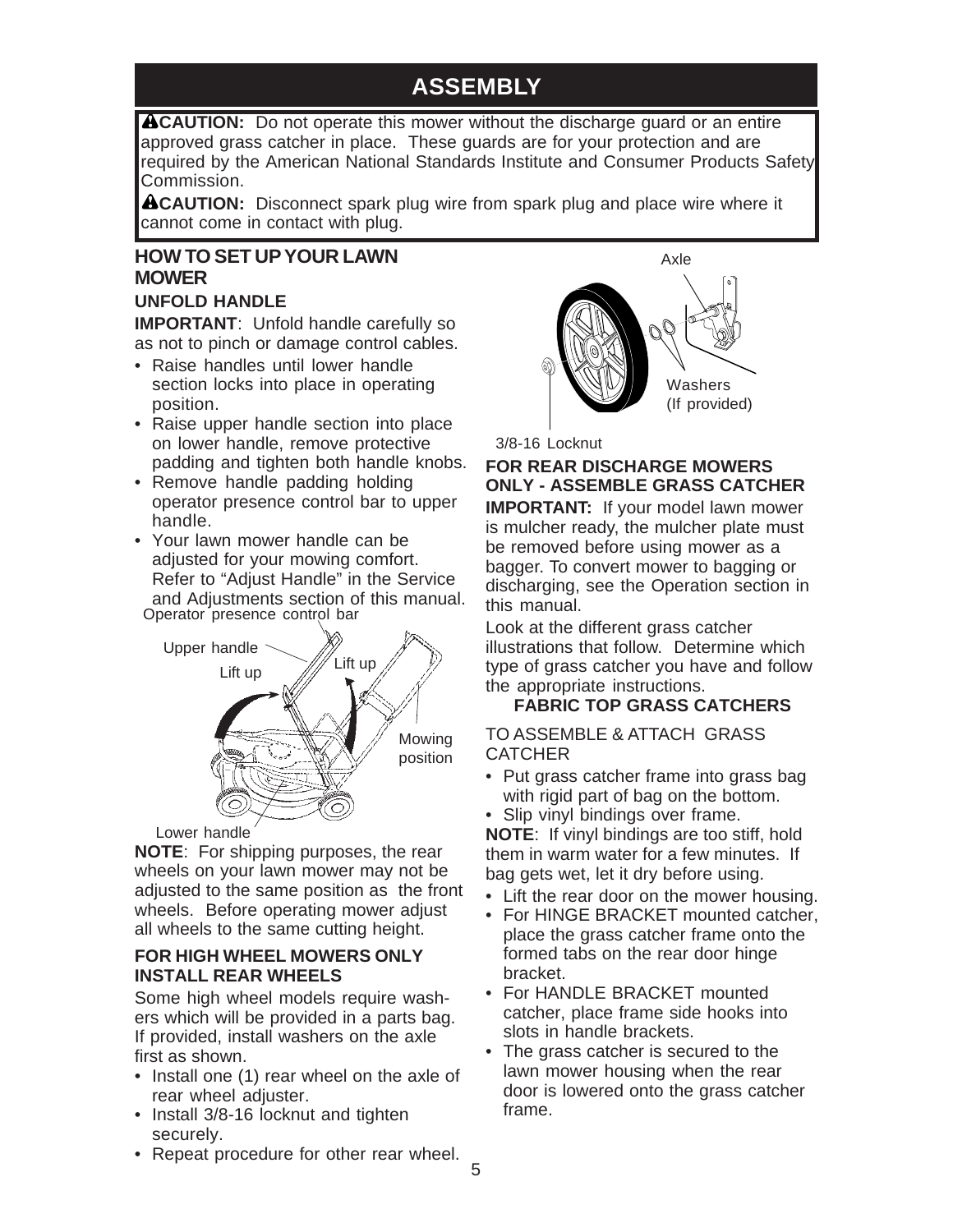#### **HINGE BRACKET MOUNTED FABRIC TOP CATCHER**



#### **HANDLE BRACKET MOUNTED FABRIC TOP CATCHER**

Catcher frame



Rear door



### **HARD TOP GRASS CATCHER**

#### ASSEMBLE FRAME AND BAG

- Thread upper tubular frame into hem of bag as shown. Be sure angled ends of frame point downwards.
- Slip lower frame into tubular upper frame as shown.
- Slip vinyl bindings over frame.



- Nest bag and frame assembly into catcher top.
- Install two (2) sharp pointed screws to rear holes first and tighten securely.
- Pull bag forward on frame to remove slack.
- Install two (2) remaining sharp pointed screws in side holes and tighten securely.
- Align lower frame and catcher top front holes.
- Install two (2) blunt pointed screws in front holes and tighten securely.

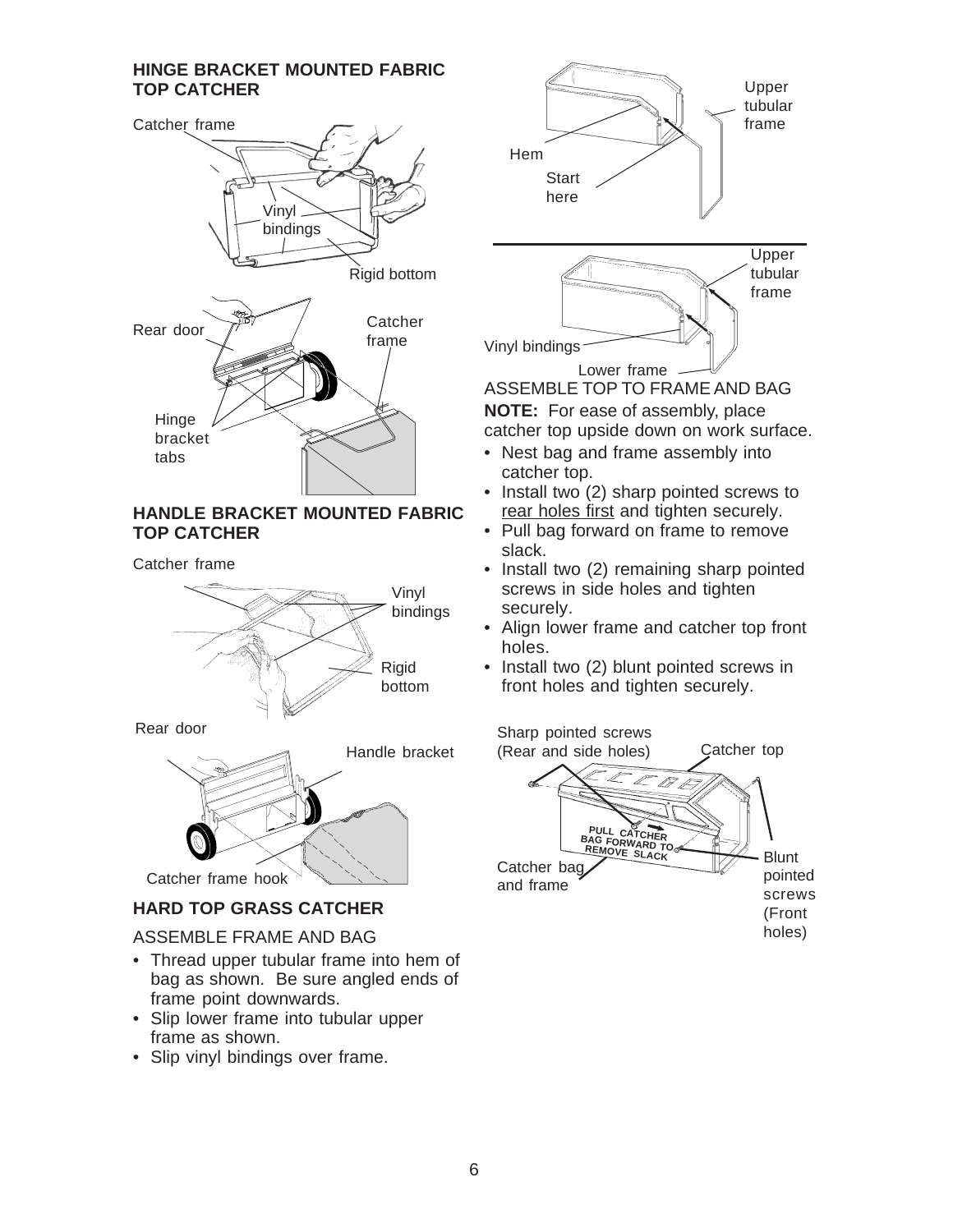#### TO ATTACH HARDTOP CATCHER

- Open the rear door on mower housing.
- Place frame side hooks into slots in handle brackets.
- Release rear door allowing it to nest into top of catcher.



**ACAUTION:** Under normal usage, the catcher material is subject to deterioration and wear and should, therefore, be checked frequently for replacement. Any replacement catcher should be checked to ensure compliance with original manufacturer's specifications.

**ACAUTION:** Do not run lawn mower without the discharge guard (rear door), approved grass catcher, clipping deflector or mulcher plate in place. Never attempt to operate mower with the discharge guard (rear door) removed or propped open.

### **SPARK PLUG BOOT**

On some models a spark plug boot is packed loose in the parts bag. If your model has the boot, install on spark plug wire and reconnect spark plug wire to spark plug.



### **FOR ELECTRIC START MODELS ONLY**

#### **TO PREPARE BATTERY**

**NOTE:** Your battery must be charged before you can start your lawn mower.

- Disconnect engine connector (male) from battery connector (female).
- Connect battery charger connector (male) to battery connector (female).
- Plug battery charger into 110 volt A.C. outlet.
- Leave battery charger connected for 24 hours before starting your engine for the first time.
- After charging, connect engine connector (male) to battery connector.

Your engine has an integral alternator for partial charging. Connect your battery charger to charge battery as required. **IMPORTANT:** The engine alternator will not charge a discharged battery. At the end of the mowing season the battery should be charged for 48 hours to protect the battery during winter storage.



**ACAUTION:** Always disconnect the engine connector (male) from the battery connector (female) to prevent accidental starting when transporting or storing your lawn mower after the season.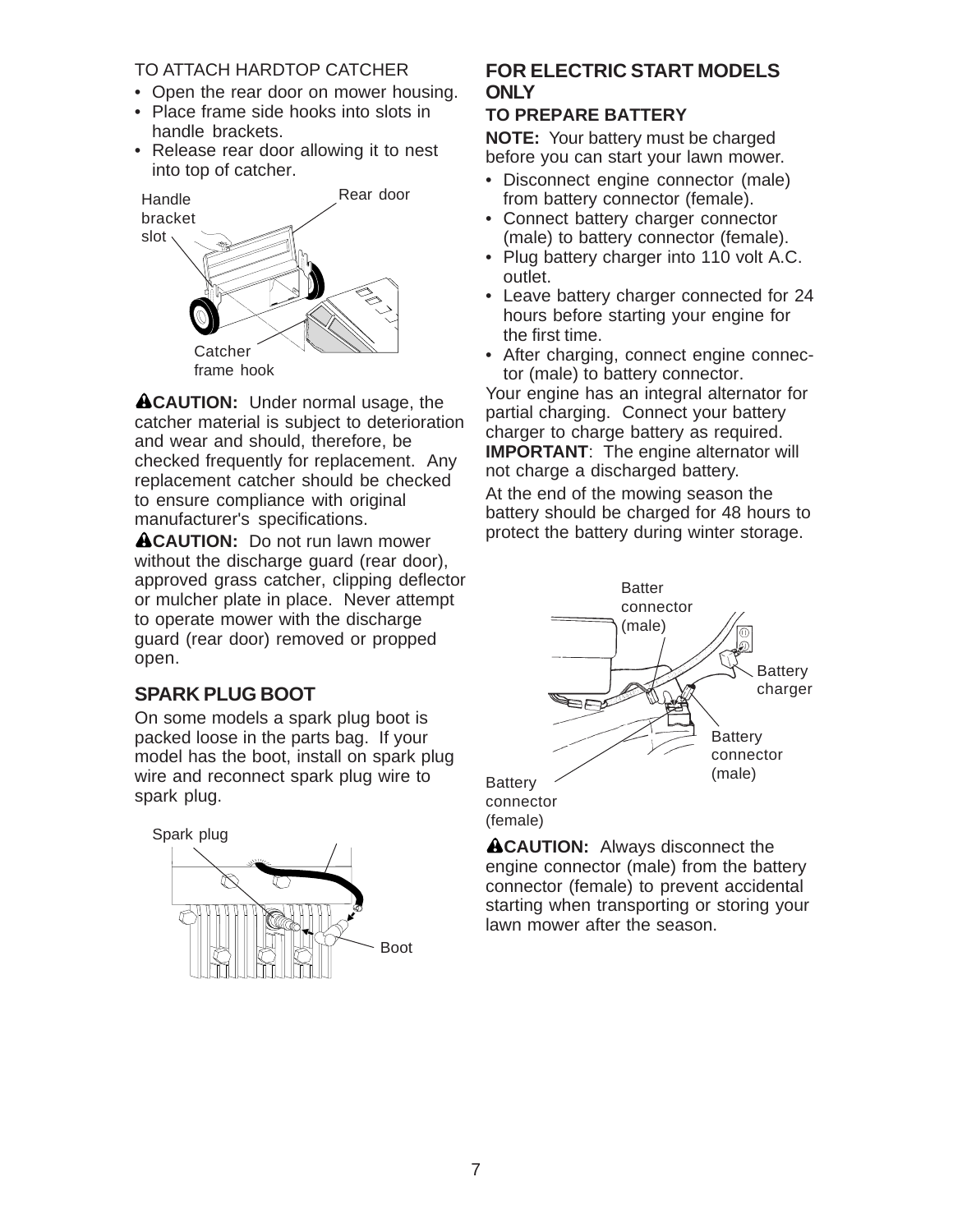## **OPERATION**



The operation of any lawn mower can result in foreign objects thrown into the eyes,

which can result in severe eye damage. Always wear safety glasses or eye shields while operating your lawn mower or performing any adjustments or repairs. We recommend a wide vision safety mask for over the spectacles or standard safety glasses.

### **HOW TO USE YOUR LAWN MOWER ENGINE SPEED CONTROL MODELS WITH REMOTE THROTTLE**

Engine speed is controlled by the throttle control located on the upper handle.

- Move lever forward for fast engine speed, starting, and for better grass bagging.
- Move lever backward for slow engine speed.
- Some models have engines equipped with a choke feature. Move the lever all the way forward to the choke position when starting a cold engine.



### **MODELS WITH ENGINE MOUNTED SPEED CONTROL**

The engine speed is controlled by a lever located at the carburetor on the engine. High or fast position is for starting engine, normal cutting and better grass bagging. Low or slow position is for light cutting, trimming and fuel economy.

### **MODELS WITH FIXED SPEED ENGINES**

Engine speed was set at the factory for optimum performance. Engine speed is not adjustable.

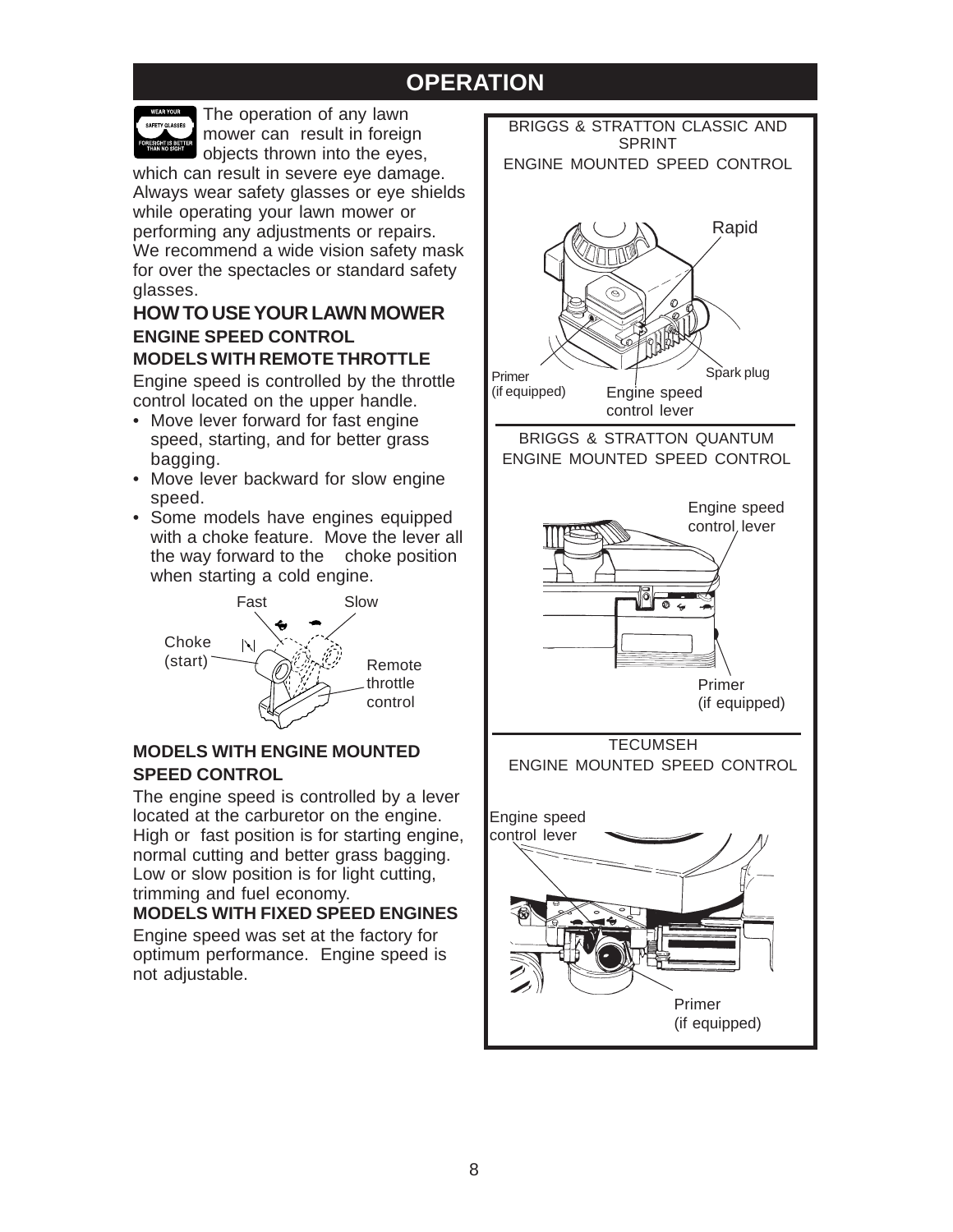### **TO ADJUST CUTTING HEIGHT**

Adjust cutting height to suit your requirements. Medium position is best for most lawns. Raise wheels for low cut and lower wheels for high cut. **MODELS WITH MANUAL ADJUST**

#### **SINGLE POINT**

- All four wheels are adjusted by a single lever.
- Pull adjuster lever toward wheel. To raise mower, move lever forward to desired position. To lower mower, move the lever toward the rear.

Lower Wheels for High Cut

Wheel adjuster lever

Raise Wheels for Low Cut



### **MODELS WITH "QUICK ADJUST" WHEEL HEIGHT ADJUSTERS**

**NOTE**: For shipping purposes, the rear wheels on your lawn mower may not be adjusted to the same position as the front wheels. Before operating mower adjust all wheels to the same cutting height.

- Raise wheels for low cut and lower wheels for high cut.
- Adjust cutting height to suit your requirements. Medium position is best for most lawns.
- To change cutting height, squeeze adjuster lever toward wheel. Move wheel up or down to suit your requirements. Be sure all wheels are in the same setting.

**NOTE:** Adjuster is properly positioned when plate tab inserts into hole in lever. Also, 9-position adjusters (if so equipped) allow lever to be positioned between the plate tabs.

Lower Wheels for High Cut Plate Tab





Raise Wheels for Low Cut Lever

### **FOR MULCHING MOWERS ONLY**

Most lawn mowers are shipped ready to be used as a mulcher.

#### **REAR DISCHARGE MOWERS**

To convert to bagging or discharging, mulcher plate or plug (if so equipped) must be removed from the discharge opening of the lawn mower.

- Open rear door and remove mulcher plate or plug (if so equipped) . Store mulcher plate or plug in a safe place.
- You can now install grass catcher or optional clipping deflector accessory.
- To return to mulching operation, install mulcher plate or plug into discharge opening of mower.

**ACAUTION:** Do not run your lawn mower without mulcher plate/plug in place or approved clipping deflector or grass catcher in place. Never attempt to operate the lawn mower with the rear door removed or propped open. MULCHER PLATE TYPE



plate tabs

MULCHER PLUG TYPE



### **SIDE DISCHARGE MOWERS MULCHER PLATE TYPE**

- To convert to bagging or discharging, mulcher plate must be removed from underside of lawn mower.
- Remove the four (4) screws and lock nuts securing the mulcher plate to the mower.
- Store mulcher plate and hardware in a safe place.
- Mower can now be used for side discharging or optional grass catcher accessory can be attached.
- To return to mulching operation, simply reinstall mulcher plate and tighten
- hardware securely.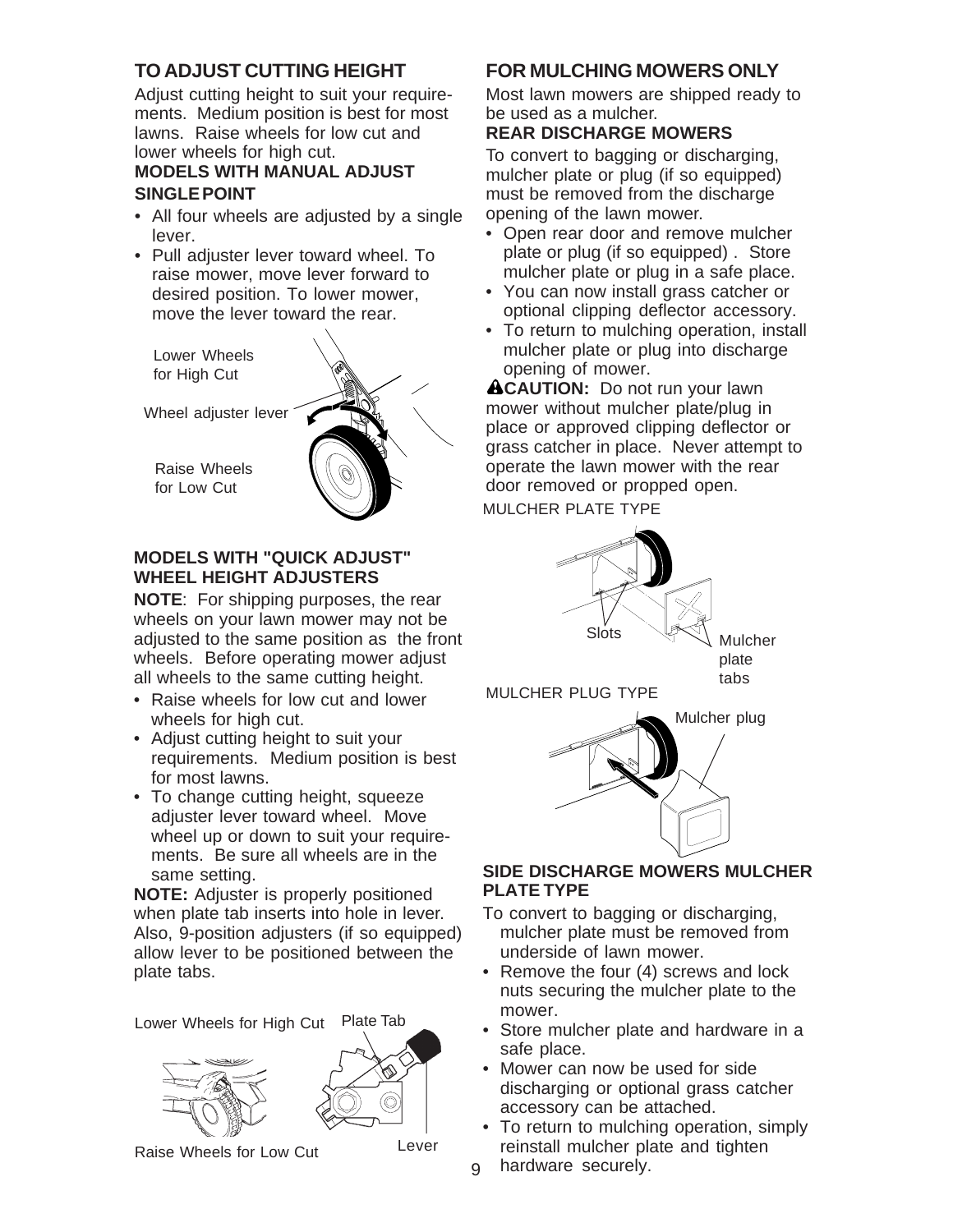

### **MULCHER PLUG TYPE A**

To convert to mulching operation, mulcher plug must be installed into discharge opening of mower.

- Raise discharge guard and work mulcher plug into discharge opening of mower.
- Position lock lever over hinge bracket as shown and raise lever to lock mulcher plug in place.
- Allow discharge guard to rest against lock lever.
- To return to discharging or bagging operation, simply lower lock lever and remove mulcher plug from mower.

**ACAUTION:** Do not run your lawn mower without discharge guard, approved grass catcher or mulcher plate or plug in place.







### **MULCHER PLUG TYPE B**

To convert to mulching operation, mulcher plug must be installed into discharge opening of mower.

- Open discharge guard.
- Insert tab of mulch plug into housing opening.
- Align hooks of mulch plug over hinge rod of discharge guard. Push mulch plug down until mulch plug is seated in housing opening.



### **COMBI-CUT MOWERS TO CONVERT MOWER**

Your lawn mower was shipped ready to be used as a mulcher. To convert to bagging or discharging:

### REAR BAGGING

- Open rear door and remove mulcher plate. Store mulcher plate in a safe place.
- You can now install grass catcher.
- To convert to mulching or discharging operation, install mulcher plug into rear discharge opening of mower, making sure all tabs are seated properly.



### SIDE DISCHARGING

• Mulcher plate must be installed into rear discharge opening of mower (see above instructions).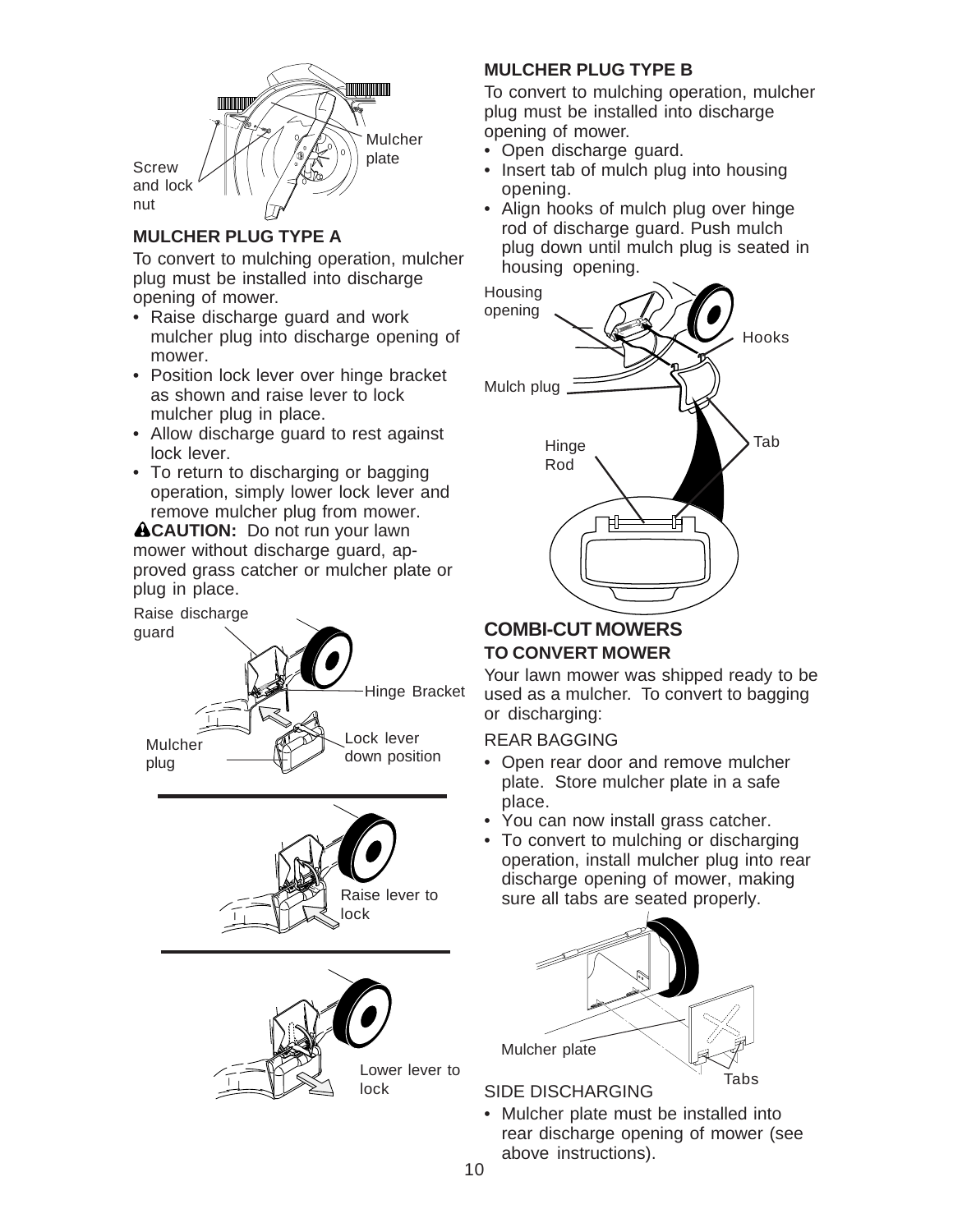- Open discharge guard and install discharge deflector under guard as shown.
- Mower is now ready for discharging operation.
- To convert to mulching or bagging operation, discharge deflector must be removed and discharge guard must be closed.



#### **SIMPLE STEPS TO REMEMBER WHEN CONVERTING YOUR LAWN MOWER**

FOR MULCHING -

- Rear mulcher plate installed.
- Side discharge guard closed.

FOR REAR BAGGING -

- Rear mulcher plate removed.
- Grass catcher installed.
- Side discharge guard closed.

FOR SIDE DISCHARGING -

- Rear mulcher plate installed.
- Side discharge deflector installed.

**ACAUTION:** Do not run your lawn mower without rear mulcher plate in place or approved grass catcher in place. Never attempt to operate the lawn mower with the rear door removed or propped open.

### **GRASS CATCHER (REAR DISCHARGE MODELS ONLY) TO EMPTY GRASS CATCHER**

• Simply open rear door and lift grass catcher up and away from mower.

**NOTE:** Do not drag the bag when emptying. It will cause unnecessary wear.

**ACAUTION:** Under normal usage, the catcher material is subject to deterioration and wear and should, therefore, be checked frequently for replacement. Any replacement catcher should be checked to ensure compliance with original manufacturer's specifications.

**ACAUTION:** Do not run lawn mower without the discharge guard (rear door), approved grass catcher or clipping deflector in place. Never attempt to operate mower with the discharge guard (rear door) removed or propped open.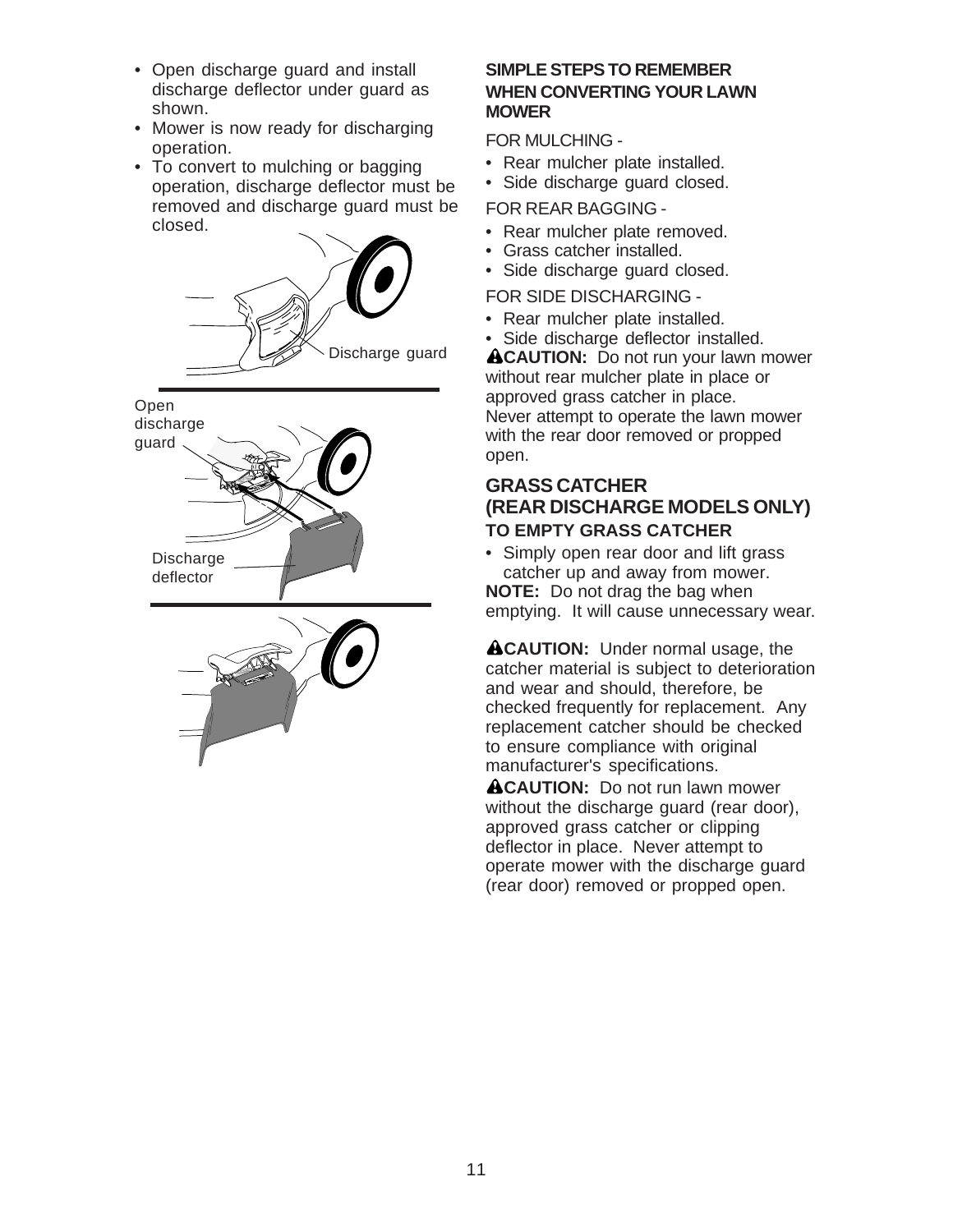### **OPERATOR PRESENCE ENGINE CONTROL BAR**

Your lawn mower is equipped with an operator presence engine control bar which requires the operator to be positioned behind the lawn mower handle in order to start and operate the lawn mower. **ACAUTION:** Federal regulations require an engine control to be installed on this lawn mower in order to minimize the risk of blade contact injury. Do not under any circumstances attempt to defeat the function of the operator control. The blade turns when the engine is running. **DRIVE CONTROL**

#### FRONT WHEEL DRIVE

- Self-propelling is controlled by holding the operator presence control bar down to the handle and pushing the drive control lever forward until it clicks; then releasing the lever.
- Forward motion will stop when the operator presence control bar is released. To stop forward motion without stopping engine, release the operator presence control bar slightly until the drive control disengages. Hold operator presence control bar down against handle to continue mowing without self-propelling.
- To keep drive control engaged when turning corners, push down on handle and lift front wheels off ground while turning lawn mower.

Operator presence control bar



#### REAR WHEEL DRIVE (SINGLE SPEED)

- To start forward motion, lift drive control bar up to handle.
- To stop forward motion, release drive control bar.

Operator presence control bar



#### REAR WHEEL DRIVE (MULTI-SPEED)

Your lawn mower provides multiple speeds to let you select the speed that suits you best.

- Lower speeds are for slow, heavy/thick grass cutting or trimming.
- Medium speeds are for normal grass cutting or trimming.
- High is for light cutting and for ground transport.

**NOTE:** Do not move speed control lever unless the engine is running

#### TO OPERATE DRIVE SYSTEM

- With engine running, select ground speed by moving speed control lever to desired position.
- To start forward motion, pull drive control bar back against handle.
- To stop forward motion, release drive control bar.

**IMPORTANT**: Always keep drive control bar fully engaged against handle when in use.

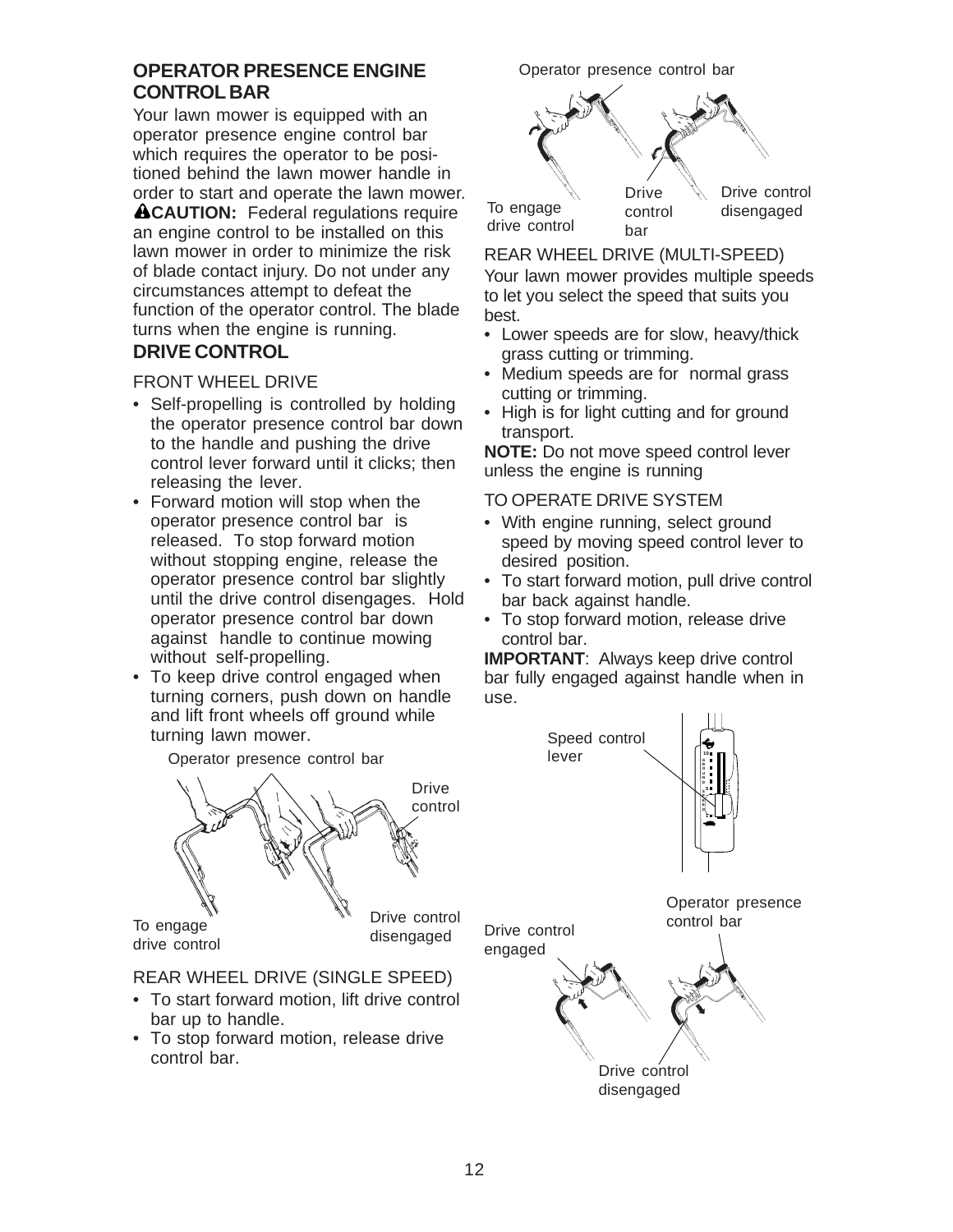### **BEFORE STARTING ENGINE**

Read the engine manual packed with your mower.

#### **FILL ENGINE WITH OIL**

Your lawn mower is shipped without oil in the engine.

- Be sure mower is level and area around oil fill is clean.
- Remove engine oil filler plug (oil fill cap/ dipstick on models so equipped).
- Slowly add oil. For type and grade of oil to use, see "ENGINE" in Maintence section of this manual.
- Fill to the top of slot in filler hole (to "FULL" line on dipstick on models so equipped). Do not overfill.
- Replace plug (oil fill cap/dipstick on models so equipped) and tighten.
- Check oil level before each use. Add oil as needed.
- To change oil, see Maintence section of this manual.

### **FILL GASOLINE TANK**

• Fill gasoline tank with fresh, clean, unleaded gasoline. DO NOT USE PREMIUM GASOLINE. BE CAREFUL NOT TO OVERFILL TANK.

**WARNING:** Experience indicates that alcohol blended fuels (called gasohol or using ethanol or methanol) can attract moisture which leads to separation and formation of acids during storage. Acidic gas can damage the fuel system of an engine while in storage. To avoid engine problems, the fuel system should be emptied before storage of 30 days or longer. Drain the fuel tank, start the engine and let it run until fuel lines and carburetor are empty. Use fresh fuel next season. See Storage Instructions for additional information. Never use engine or carburetor cleaner products in fuel tank or permanent damage may occur.

### **TO START ENGINE**

**ACAUTION:** The mower blade rotates whenever the engine is running.

### **MODELS WITH RECOIL STARTER**

- Move engine speed control to fast position or to choke/start position on models so equipped with choke feature.
- If your mower has a primer, to start a cold engine, push primer the number of times as instructed in the engine manual packed with your mower. Use a firm push. This step is not usually necessary

when starting an engine which has already run for a few minutes.

- Hold operator presence control bar down against handle.
- Pull starter handle quickly. Do not allow starter rope to snap back.
- For engines equipped with choke, slowly move engine speed control lever to fast after engine starts.
- To STOP engine, release operator presence engine control bar.

**NOTE:** For engines with a primer, it may be necessary to repeat priming steps in cooler weather. In warmer weather, overpriming may cause flooding and engine will not start. If you do flood engine, wait a few minutes before attempting to start and DO NOT repeat priming steps.



mount type)

### **MODELS WITH ELECTRIC STARTER**

- Move engine speed control to fast position or to choke/start position on models so equipped with choke feature.
- If your mower has a primer, to start a cold engine, push primer the number of times as instructed in the engine manual packed with your mower. Use a firm push. This step is not usually necessary when starting an engine which has already run for a few minutes.
- Hold operator presence control bar down against handle.
- Push the engine start button.

**IMPORTANT:** Do not crank engine more than five continous seconds between each time you try to start. Wait 5 to 10 seconds between each attempt.

- For engines equipped with choke, slowly move engine speed control lever to fast after engine starts.
- To STOP engine, release operator presence engine control bar.

13NOT repeat priming steps. **NOTE:** For engines with a primer, it may be necessary to repeat priming steps in cooler weather. In warmer weather, overpriming may cause flooding and engine will not start. If you do flood engine, wait a few minutes before attempting to start and DO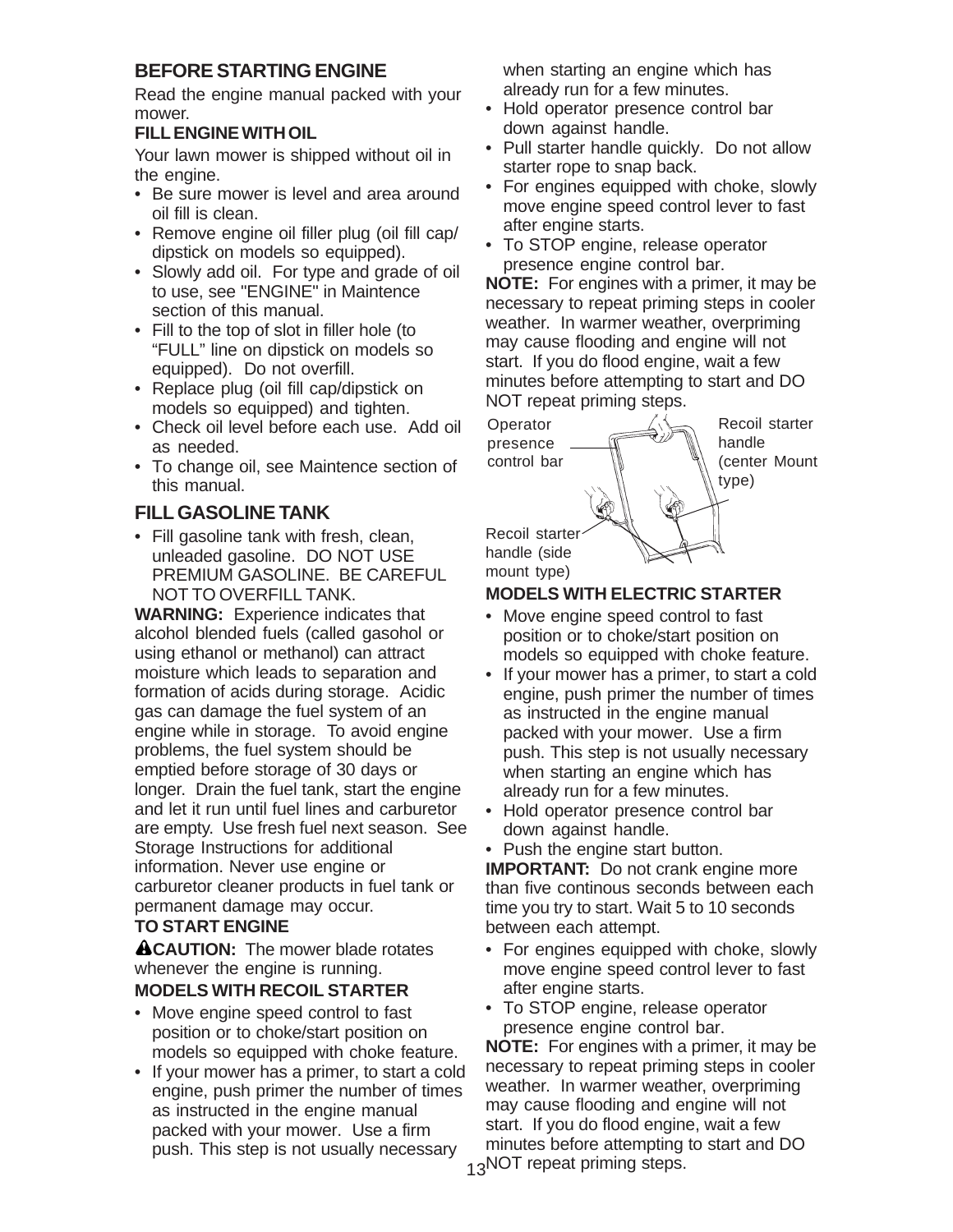### **MOWING TIPS**

- For most cutting conditions and better bagging performance, the engine speed should be set in the fast position.
- Under certain conditions, such as when mowing very tall grass, raise the mower height on the first cut to reduce pushing effort, to avoid overheating the engine, and to avoid leaving clumps of grass clippings. Make the second cut to the desired height.
- For extremely heavy cutting, reduce the width of cut.
- For side discharge lawn mowers, cut in a counterclockwise direction, starting at the outside of the area to be cut, in order to spread grass clippings more evenly and to put less load on the engine. To keep clippings off of walkways, flower beds, etc., make the first cuts in a clockwise direction.



- When using a rear discharge lawn mower in moist, heavy grass, clumps of cut grass may not enter the grass catcher. Reduce ground speed (pushing speed) and/or run the lawn mower over the area a second time.
- If a trail of grass clipping is left on the right side of a rear discharge lawn mower, mow in a clockwise direction with a small overlap to collect the clippings on the next pass.
- Pores in cloth grass catchers can become filled with dirt and dust with use and the catcher will collect less grass. To prevent this, regularly hose catcher off with water and let dry before use.

### **MULCHING MOWING TIPS (IF SO EQUIPPED)**

**IMPORTANT**: For best performance, keep mower housing free of built-up grass and trash. See "Cleaning" in Maintenance section of this manual.

- The special mulching blade will recut the grass clippings many times and reduce them in size so that as they fall onto the lawn they will disperse into the grass and not be noticed. Also, the mulched grass will biodegrade quickly to provide nutrients for the lawn. Always mulch with your highest engine (blade) speed as this will provide the best recutting action of the blades.
- Avoid cutting your lawn when it is wet. Wet grass tends to form clumps and interferes with the mulching action. The best time to mow your lawn is the early afternoon. At this time the grass has dried and the newly cut area will not be exposed to the direct sun.
- For best results, adjust the lawn mower cutting height so that the lawn mower cuts off only the top one-third of the grass blades. If the lawn is overgrown it will be necessary to raise the height of cut to reduce pushing effort and to keep from overloading the engine and leaving clumps of mulched grass. For extremely heavy mulching, reduce your width of cut by overlapping previously cut path and mow slowly.



- Certain types of grass and grass conditions may require that an area be mulched a second time to completely hide the clippings. When doing a second cut, mow across or perpendicular to the first cut path.
- Change your cutting pattern from week to week. Mow north to south one week then change to east to west the next week. This will help prevent matting and graining of the lawn.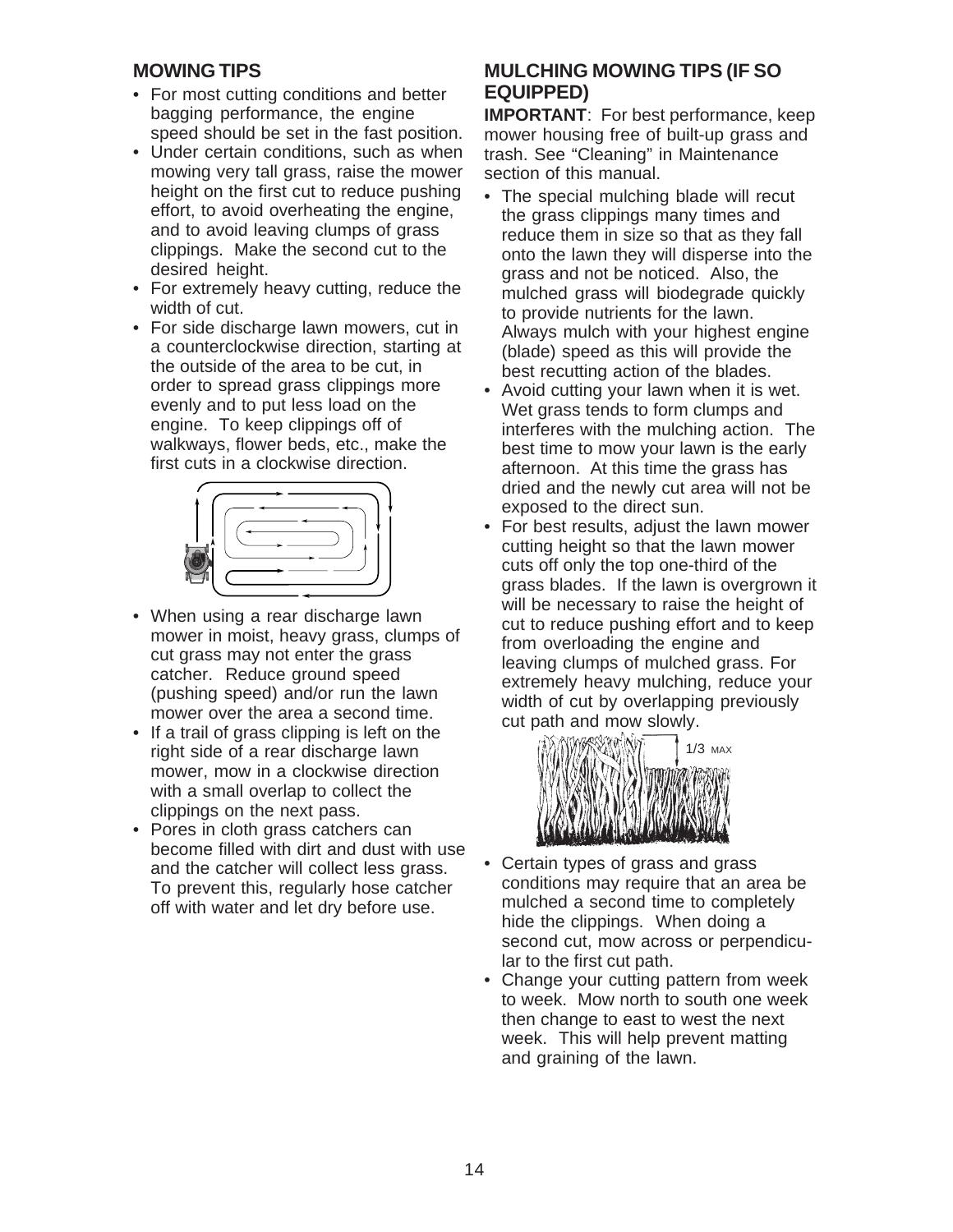

1 - Change more often when operating under a heavy load or in high ambient temperatures.

2 - Service more often when operating in dirty or dusty conditions.

3 - Replace blades more often when mowing in sandy soil.

4 - Charge 48 hours at end of season.

### **GENERAL RECOMMENDATIONS**

The warranty on this lawn mower does not cover items that have been subjected to operator abuse or negligence. To receive full value from the warranty, operator must maintain mower as instructed in this manual.

Some adjustments will need to be made periodically to properly maintain your unit. All adjustments in the Service and Adjustments section of this manual should be checked at least once each season.

- Once a year, replace the spark plug, clean or replace air filter element, and check blade for wear. A new spark plug and clean/new air filter element assure proper air-fuel mixture and help your engine run better and last longer.
- Follow the Maintenance Schedule in this manual.

#### **BEFORE EACH USE**

- Check engine oil level.
- Check for loose fasteners. **LUBRICATION**

Keep unit well lubricated.

#### **LUBRICATION CHART**



**1 2**

Refer to Maintenance section Spray Lubricant

**IMPORTANT:** Do not oil or grease plastic wheel bearings. viscous lubricants will attract dust and dirt that will shorten the life of the self-lubricating bearings. if you feel they must be lubricated, use only a dry, powdered graphite type lubricant sparingly.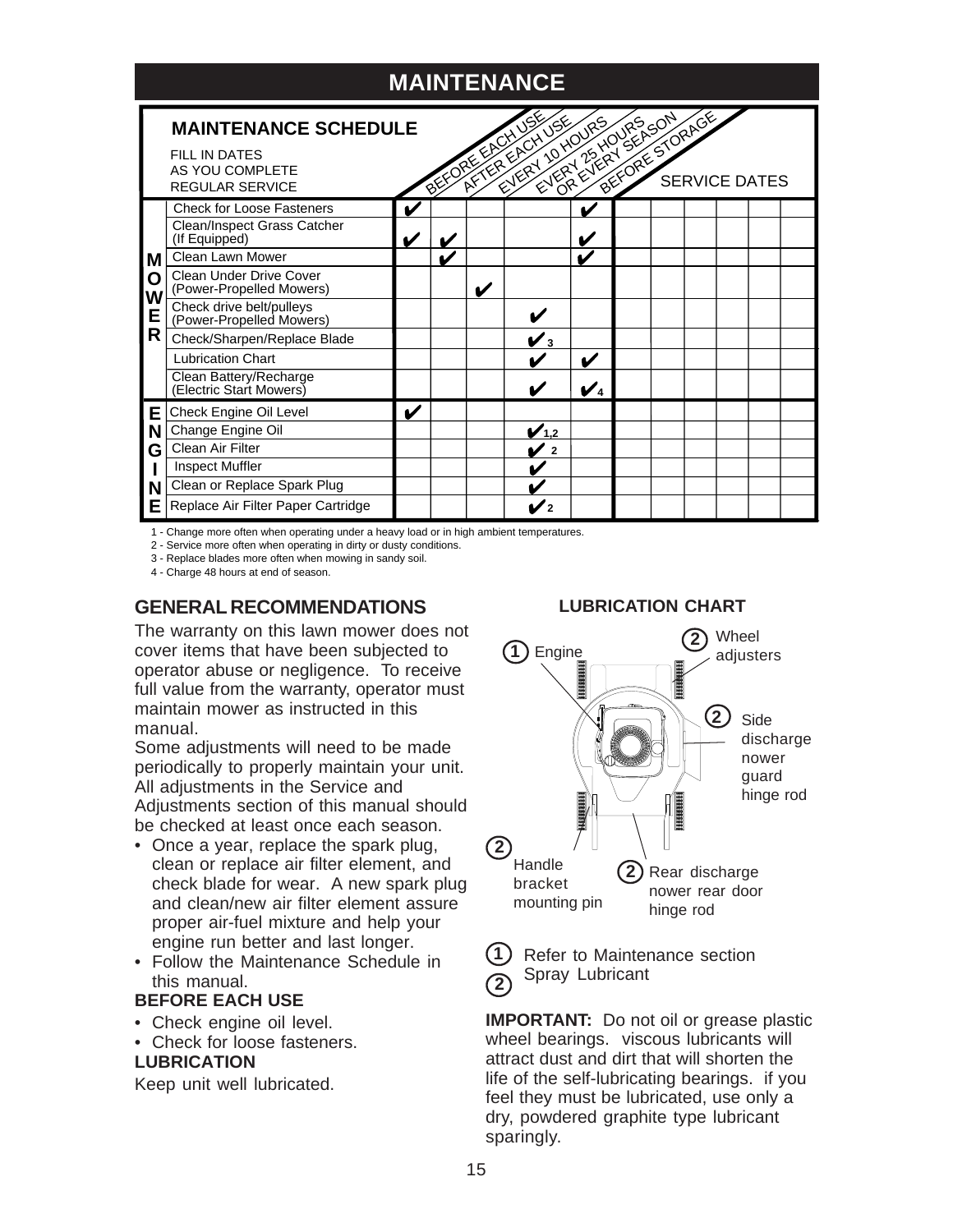### **LAWN MOWER**

Always observe safety rules when performing any maintenance. **TIRES**

- Keep tires free of gasoline, oil, or insect control chemicals which can harm rubber.
- Avoid stumps, stones, deep ruts, sharp objects and other hazards that may cause tire damage.

#### **BLADE CARE**

For best results, mower blade must be kept sharp. Replace bent or damaged blades.

### **TO REPLACE BLADE**

- Turn lawn mower. See engine manual for proper direction of turning over the engine.
- Use a wood block between blade and mower housing to prevent blade from turning when removing blade bolt.
- Protect your hands with gloves and/or wrap blade with heavy cloth.
- Remove blade bolt, lock washer and flat washer.
- Remove blade and blade adapter.
- Inspect the key inside blade adapter. Replace adapter if damaged.

**IMPORTANT**: Blade bolt is grade 8 heat treated.

- Install new or sharpened blade with trailing edge up toward the engine.
- Position blade on blade adapter. Align the two (2) holes in blade with raised lugs of adapter.
- Reassemble blade bolt, lock washer and flat washer into blade adapter and crankshaft in exact order as shown.
- Position block of wood between blade and mower housing.
- Tighten blade bolt securely. Recommended tightening torque is 35-40 ft. lbs.

**NOTE:** We do not recommend sharpening blade - but if you do, be sure the blade is balanced.

### **TO SHARPEN BLADE**

Care should be taken to keep the blade balanced. An unbalanced blade will cause excessive vibration and eventual damage to lawn mower and engine.

• The blade can be sharpened with a file or on a grinding wheel. Do not attempt to sharpen while on the mower.

• To check blade balance, drive a nail into a beam or wall. Leave about one inch of the straight nail exposed. Place center hole of blade over the head of the nail. If blade is balanced, it should remain in a horizontal position. If either end of the blade moves downward, sharpen the heavy end until the blade is balanced.



### **DRIVE COVER**

Clean under the drive cover at least twice a season. Scrape underside of cover with a putty knife or similar tool to remove any buildup of trash or grass.

### **GEAR CASE (Gear drive models)**

- To keep your drive system working properly, the gear case and area around the drive should be kept clean and free of trash build-up. Clean under the drive cover twice a season.
- The gear case is filled with lubricant to the proper level at the factory. The only time the lubricant needs attention is if service has been performed on the gear case.
- If lubricant is required, use only Texaco Starplex Premium 1 Grease, Part No. 750369. Do not substitute.

### **DRIVE WHEELS**

Check front drive wheels each time before you mow to be sure they move freely. The wheels not turning freely means trash, grass cuttings, etc. are in the drive wheel area and must be cleaned to free drive wheels.

If necessary to clean the drive wheels, check both front wheels.

- Remove hubcaps (if equipped), hairpin cotters and washers or flange locknut If equipped with threaded axle) from both drive wheels.
- Remove wheels from wheel adjusters.
- Remove any trash or grass cuttings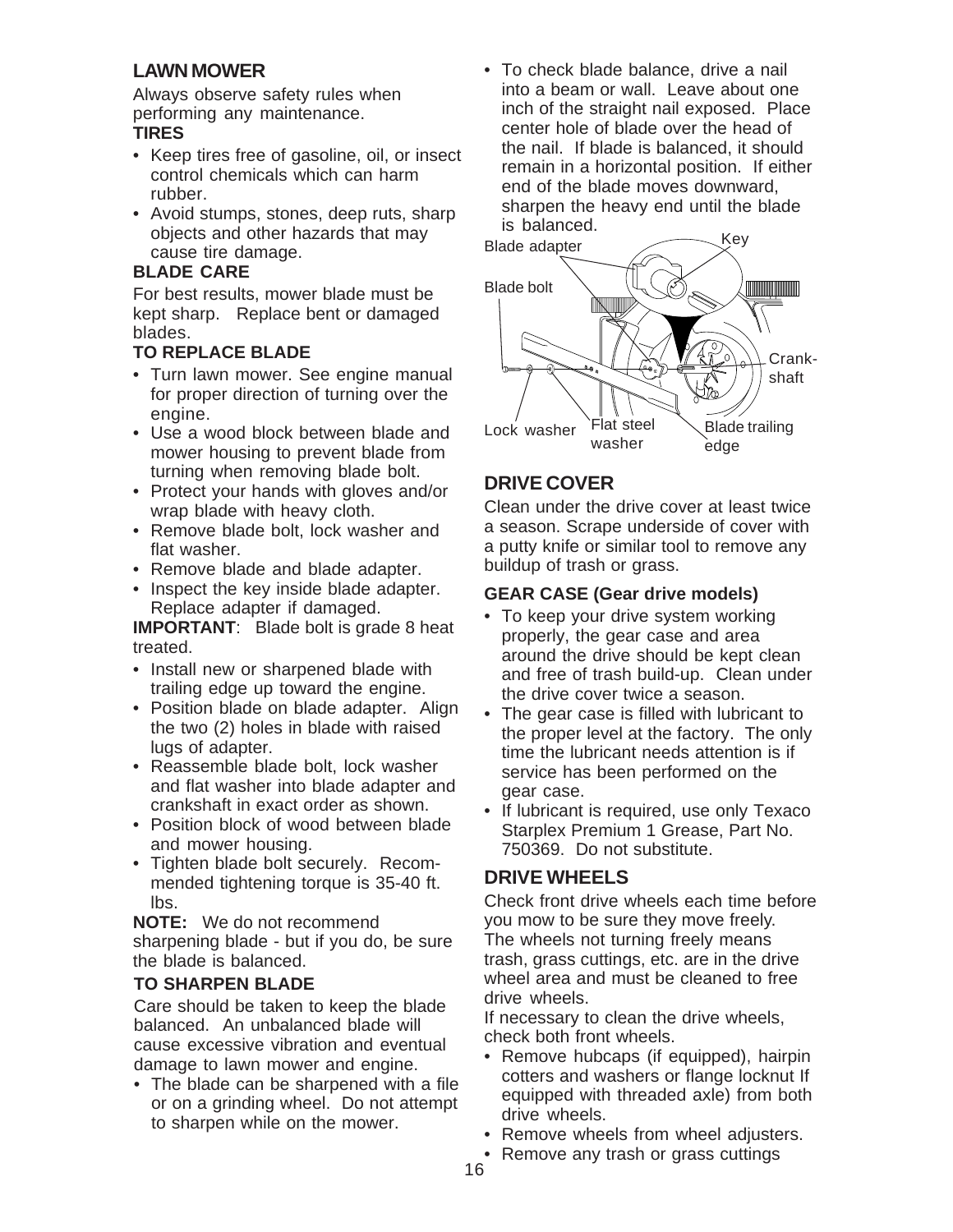from inside the dust cover, pinion and/ or drive wheel gear teeth.

- Put wheels back in place.
- If after cleaning, the drive wheels do not turn freely, contact your nearest authorized service center.





### **ENGINE**

Read the maintenance section of your engine manual.

### **LUBRICATION**

Change the oil after the first two hours of operation and every 25 hours thereafter or at least once a year if the lawn mower is not used for 25 hours in one year. Refer to engine manual.

#### **TO CHANGE ENGINE OIL (SEE ENGINE MANUAL)**

- Be sure lawn mower is on level surface.
- Oil will drain more freely when warm.
- Catch oil in a suitable container.
- For engines without dipstick, remove bottom oil drain plug.
- For engines with oil fill cap/dipstick, remove bottom drain plug or remove engine oil cap and turn mower on its side.
- After oil has drained completely, replace oil drain plug and tighten securely.
- Refill engine with oil. Pour slowly. Do not overfill.
- Fill to top of slot inside of filler hole or to "FULL" line on dipstick on models so equipped. Keep oil at proper level.

#### **AIR FILTER**

Your engine will not run properly and may be damaged by using a dirty air filter. Clean the element after every 25 hours of operation, more often if lawn mower is used in very dusty, dirty conditions. See the maintenance section of your engine manual.

### **SPARK PLUG**

Change the spark plug once a year to make the engine run better and easier to start. Set spark plug gap according to engine manual specifications.

#### **MUFFLER**

Inspect and replace corroded muffler as it could create a fire hazard and/or damage.

### **CLEANING**

**IMPORTANT:** For best performance, keep mower housing free of grass build-up and trash. Clean the underside of your mower after each use.

- Clean the underside of your lawn mower by scraping to remove buildup of grass and trash.
- Clean engine often to keep trash from accumulating. A clogged engine runs hotter and shortens engine life.
- Keep finished surfaces and wheels free of all gasoline, oil, etc.

We do not recommend using a garden hose to clean your lawn mower unless the electrical system, muffler, air filter, and carburetor are covered to keep water out. Water in engine can shorten engine life.

#### **GRASS CATCHER (IF SO EQUIPPED)**

Grass catcher may be hosed with water but must be dry when used.

**ACAUTION:** Under normal usage, the catcher material is subject to deterioration and wear and should therefore be checked to ensure compliance with original manufacturer specifications.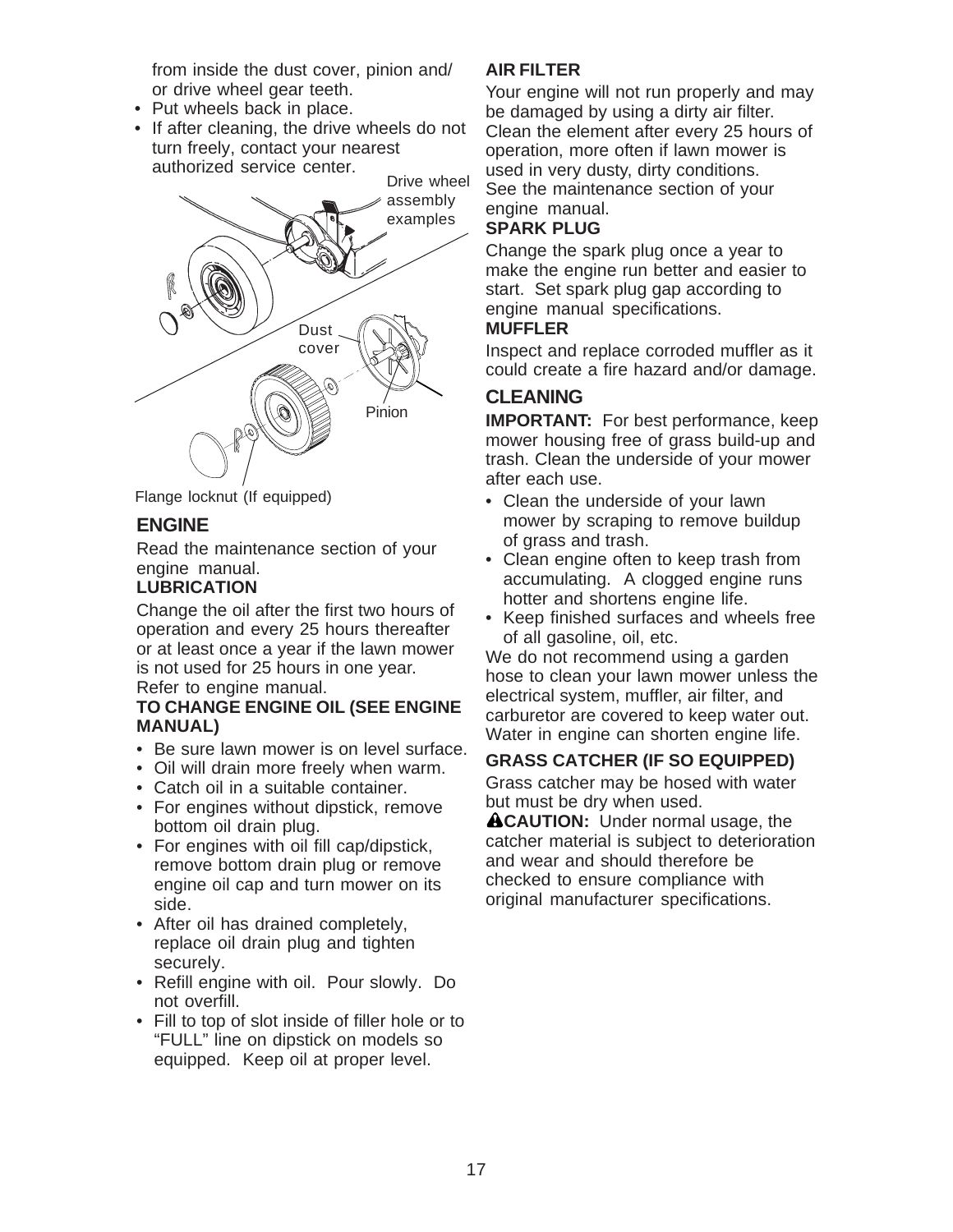## **SERVICE AND ADJUSTMENTS**

### **ACAUTION:** Before performing any

service or adiustments-

- Release operator presence control bar.
- Make sure the blade and all moving parts have completely stopped.
- Disconnect spark plug wire from spark plug and place where it cannot come in contact with plug.

### **LAWN MOWER**

#### **TO ADJUST CUTTING HEIGHT**

See "TO ADJUST CUTTING HEIGHT" in the Operation section of this manual. **TO ADJUST HANDLE 2 POSITION**

The handle can be mounted in a high or low position. The mounting holes in the bottom of lower handle are off center for raising or lowering the handle.

- Remove upper handle and all parts attached to lower handle.
- Remove hairpin cotters from lower handle bracket mounting pin.
- Squeeze lower handle in to remove it from mounting pins.
- Turn lower handle over to raise or lower handle.
- Squeeze lower handle in and position holes onto mounting pins on handle bracket.
- Reassemble hairpin cotters onto mounting pins.
- Reassemble upper handle and all parts removed from lower handle.



### **3 POSITION BOLT**

The handle on your lawn mower has three (3) height positions - adjust to height that suits you.

- Remove knob and carriage bolt on one side of the lower handle.
- While holding handle assembly, remove knob and carriage bolt from opposite side, align hole in handle with desired hole in handle bracket and reassemble bolt and knob and tighten securely.
- Align opposite side of handle with same positioning hole and secure with bolt and knob.



### **3 POSITION QUICK**

The handle on your lawn mower has three (3) height positions - adjust to height that suits you.

• Squeeze the bottom ends of lower handle towards each other until the pin in handle can be inserted into one of the three height adjustment holes.



### **REAR DEFLECTOR (IF EQUIPPED)**

The rear deflector, attached between the rear wheels of your mower, is provided to minimize the possibility that objects will be thrown out of the rear of the mower into the operator mowing position. If the deflector becomes damaged, it should be replaced.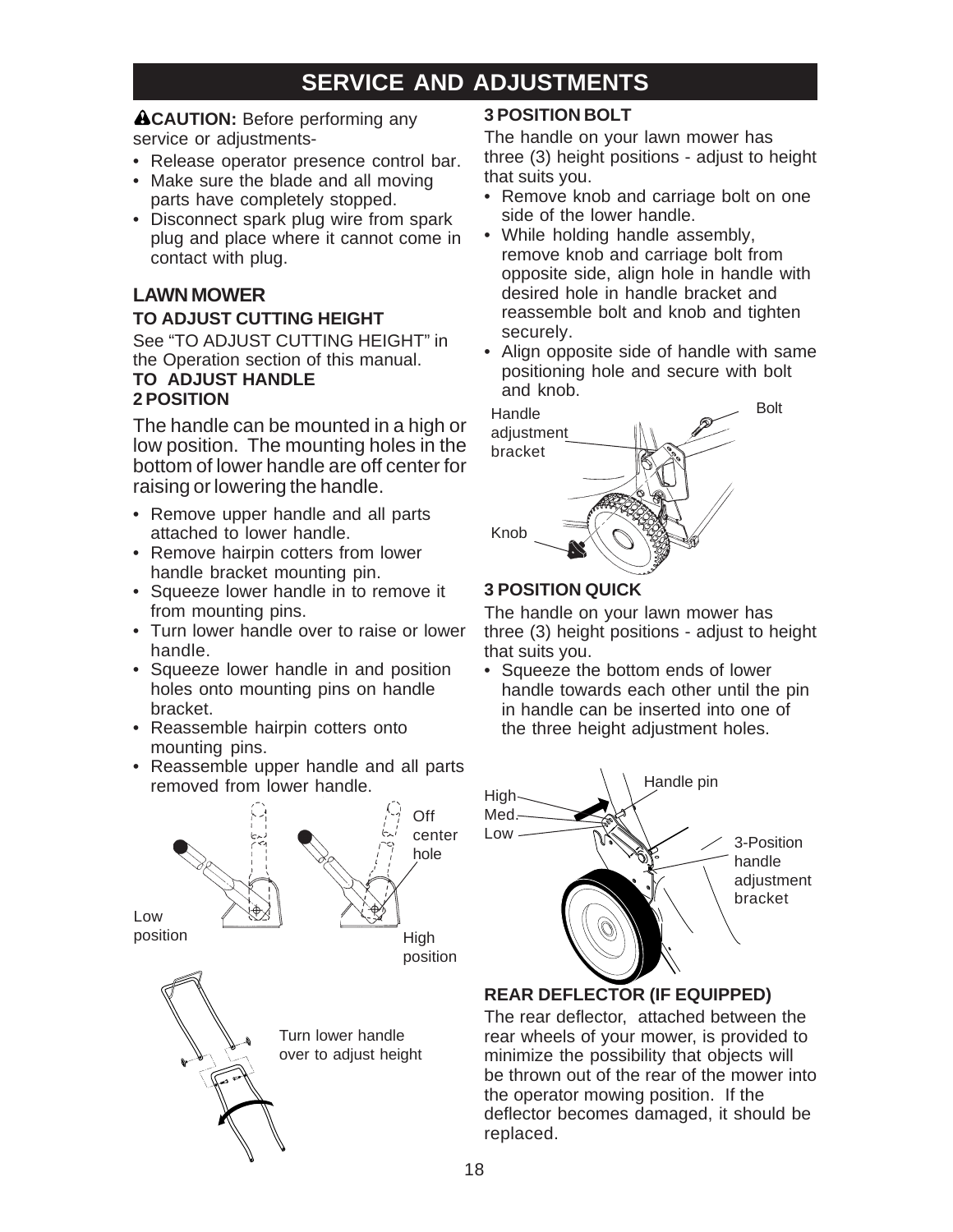### **TO REMOVE/REPLACE DRIVE BELT**

- Remove drive cover. Remove belt from gearcase pulley by pushing down on pulley and rolling belt off it.
- Turn lawn mower on its side with air filter and carburetor up.
- Remove blade.
- Remove debris shield.
- Remove belt from engine pulley on crankshaft.
- Install new belt by reversing above steps.
- Always use factory approved belt to assure fit and long life.



### **TO REMOVE/REPLACE DRIVE BELT**

- Remove drive cover by removing screw at rear of cover.
- Remove belt from drive pulley.
- Remove hubcaps and nuts from both drive wheels. Remove wheels and washers from wheel adjusters.
- At left drive wheel only, remove E-ring, pinion, roll pin, felt washer and dust cover.
- Remove retainer clip from drive shaft on left side of driven pulley.
- While holding pulley slide drive shaft to the right until belt can be removed from opening in housing.
- Pull belt free from idler pulley and take out of clutch frame.
- Reverse procedure to install new belt. **NOTE:** When re-assembling pinion, be sure that the felt washer is in place behind the roll pin and that the roll pin is seated in the slots on the bearing and in the back of the pinion.

### DRIVE BELT ADJUSTMENT

A misadjusted belt will wear faster. Be sure to keep belt properly adjusted.

• After prolonged use and drive belt has worn, if the clutch lever has reached the top of the slot in the clutch frame and

the belt is still loose, move adjustable idler pulley to upper hole in clutch frame.

**NOTE**: When installing a new belt, adjustable idler pulley must be returned to lower hole (original position) in clutch frame.



### **ENGINE CARBURETOR**

The carburetor has been preset at the factory and adjustment should not be necessary. However, minor adjustment may be required to compensate for differences in fuel, temperature, altitude or load.

- The air filter must be assembled to the carburetor when running engine.
- Best carburetor adjustment is obtained when fuel tank is 1/4 full.
- In order for the engine to run, the operator presence control bar must be held in the operating position. Therefore, and assistant will be required to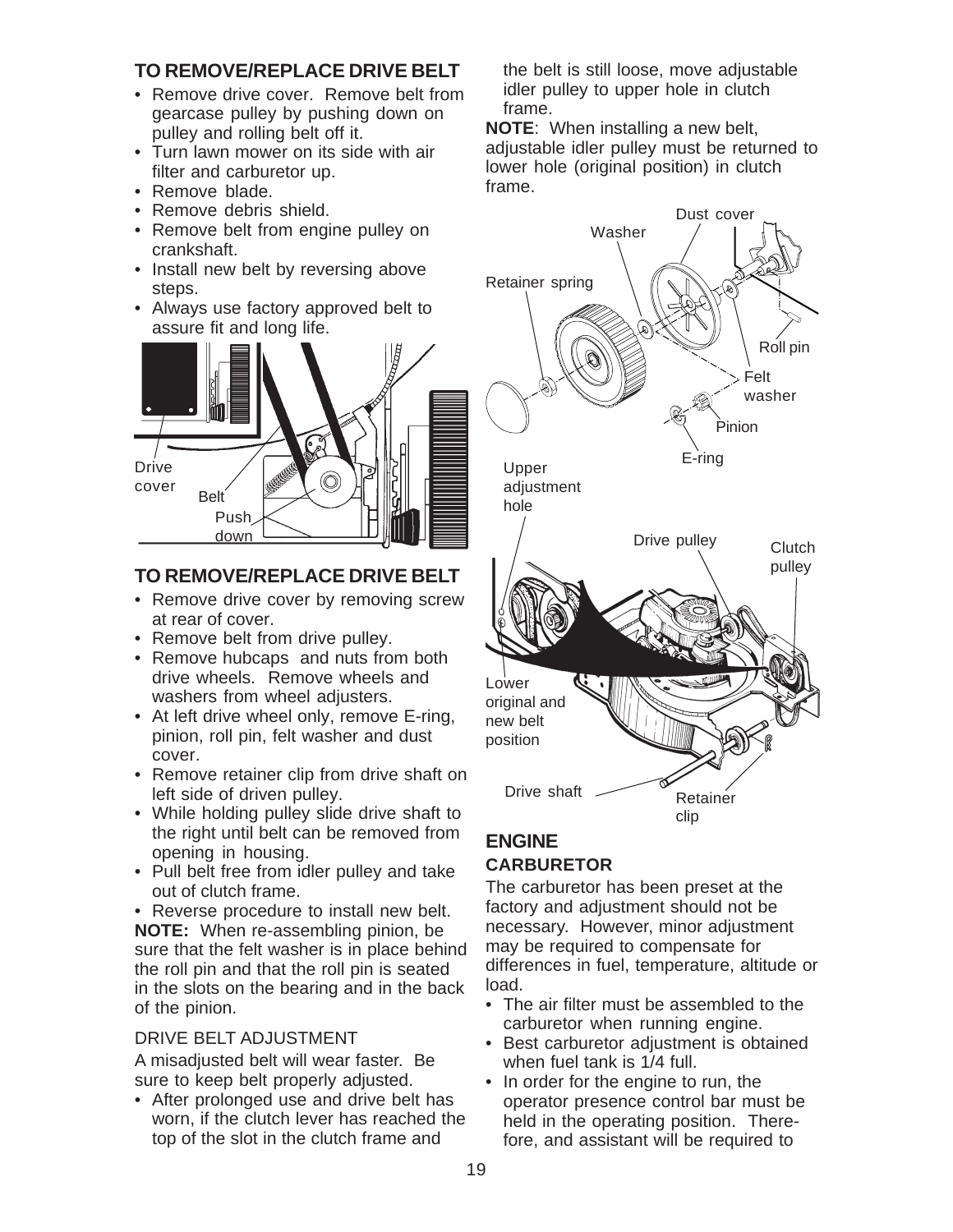hold the control bar in the operating position when making final adjustment to the carburetor.

See the adjustment section of your engine manual for further instructions.

#### **ENGINE SPEED**

The engine speed has been factory set. Do not attempt to increase engine speed as it may result in personal injury. If you

believe the engine is running too fast or too slow, take your lawn mower to an authorized engine service center for repair and adjustment.

### **THROTTLE CONTROL**

If it becomes necessary to adjust or replace the throttle control, see the adjustment section of your engine manual.

## **STORAGE**

Immediately prepare your lawn mower for storage at the end of the season or if the unit will not be used for 30 days or more.

**ACAUTION:** Never store the lawn mower with gasoline in the tank inside a building where fumes may reach an open flame or spark. Allow the engine to cool before storing in any enclosure.

### **LAWN MOWER**

When lawn mower is to be stored for a period of time, clean it thoroughly, remove all dirt, grease, leaves, etc. Store in a clean, dry area.

- Clean entire lawn mower (See "CLEANING" in the Maintenance section of this manual).
- Lubricate as shown in the Maintenance section of this manual.
- Be sure that all nuts, bolts, screws, and pins are securely fastened. Inspect moving parts for damage, breakage and wear. Replace if necessary.
- Touch up all rusted or chipped paint surfaces; sand lightly before painting.

### **HANDLE**

Your handle may be folded for storage as shown.

- Squeeze the bottom ends of lower handle towards each other until handle clears the handle brackets and swing handles forward over mower.
- Loosen upper handle mounting hardware enough to allow upper handle to be folded back.

**IMPORTANT:** When folding handles for storage or transportation, be sure to fold handles as shown or you may damage the control cables.

When setting you handles up from the storage position, the lower handle will automatically lock into mowing position.



### **ENGINE FUEL SYSTEM**

**IMPORTANT:** It is important to prevent gum deposits from forming in essential fuel system parts such as carburetor, fuel filter, fuel hose, or tank during storage. Also, experience indicates that alcohol blended fuels (called gasohol or using ethanol or methanol) can attract moisture which leads to separation and formation of acids during storage. Acidic gas can damage the fuel systme of an engine while in storage.

- Drain the fuel tank.
- Start the engine and let it run until the fuel lines and carburetor are empty.
- Never use engine or carburetor cleaner products in the fuel tank or permanent damage may occur.
- Use fresh fuel next season.

**NOTE:** Fuel stabilizer is an acceptable alternative in minimizing the formation of fuel gum deposits during storage. Add stabilizer to gasoline in fuel tank or storage container. Always follow the mix ratio found on stabilizer container. Run engine at least 10 minutes after adding stabilizer to allow the stabilizer to reach the carburetor. Do not drain the gas tank and carburetor if using fuel stabilizer.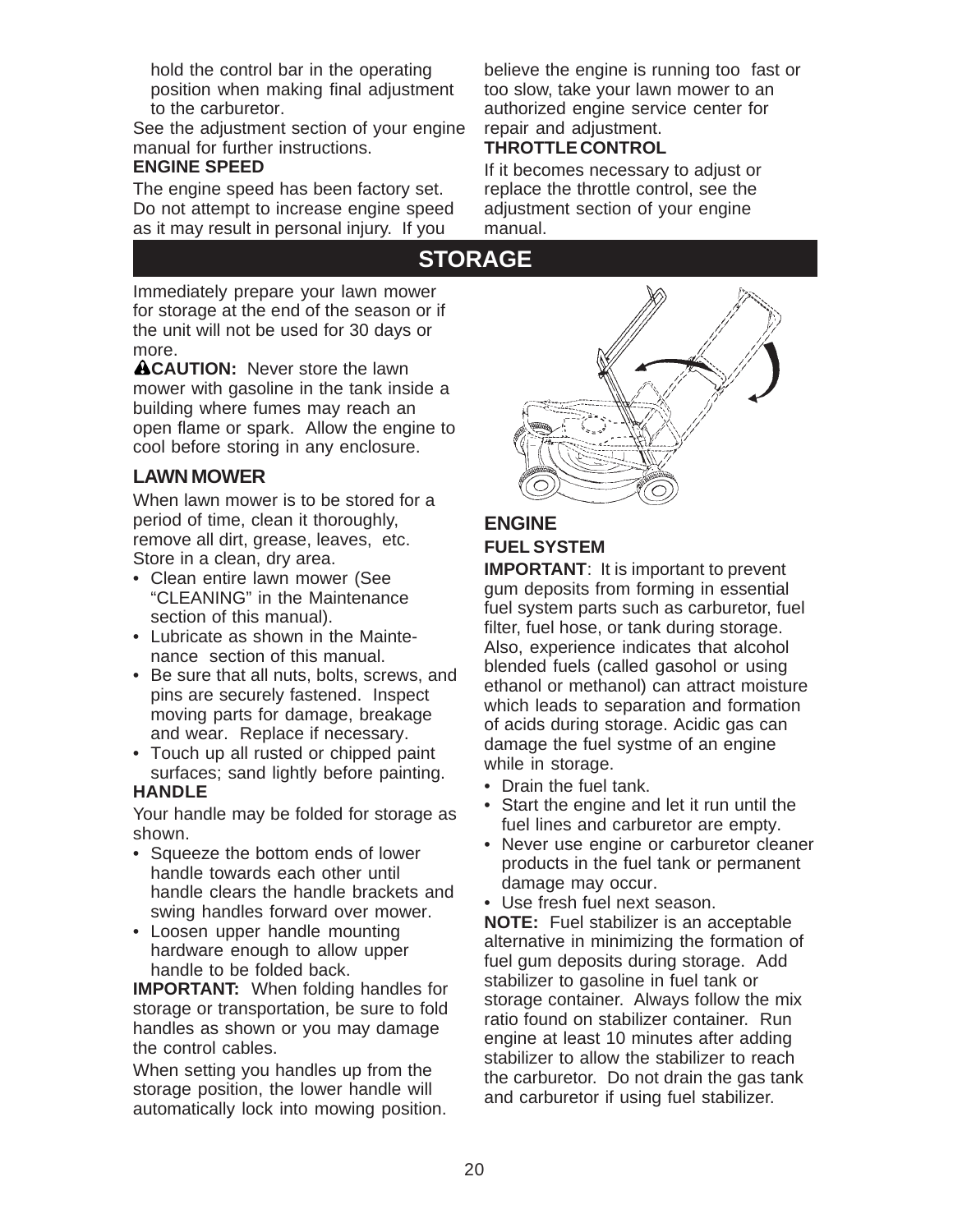### **ENGINE OIL**

Drain oil (with engine warm) and replace with clean oil. (See "ENGINE" in the Maintenance section of this manual). **CYLINDER**

- Remove spark plug.
- Pour one ounce (29 ml) of oil through spark plug hole into cylinder.
- Pull starter handle slowly to distribute oil.
- Replace with new spark plug. **BATTERY (IF EQUIPPED)**

Disconnect the battery from the engine connector and charge battery 48 hours.

### **OTHER**

- Do not store gasoline from one season to another.
- Replace your gasoline can if your can starts to rust. Rust and/or dirt in your gasoline will cause problems.
- If possible, store your unit indoors and cover it to give protection from dust and dirt.
- Cover your unit with a suitable protective cover that does not retain moisture. Do not use plastic. Plastic cannot breathe which allows condensation to form and will cause your unit to rust. **IMPORTANT:** Never cover mower while

engine and exhaust areas are still warm.

**ACAUTION:** Never store the lawn mower with gasoline in the tank inside a building where fumes may reach an open flame or spark. Allow the engine to cool before storing in any enclosure.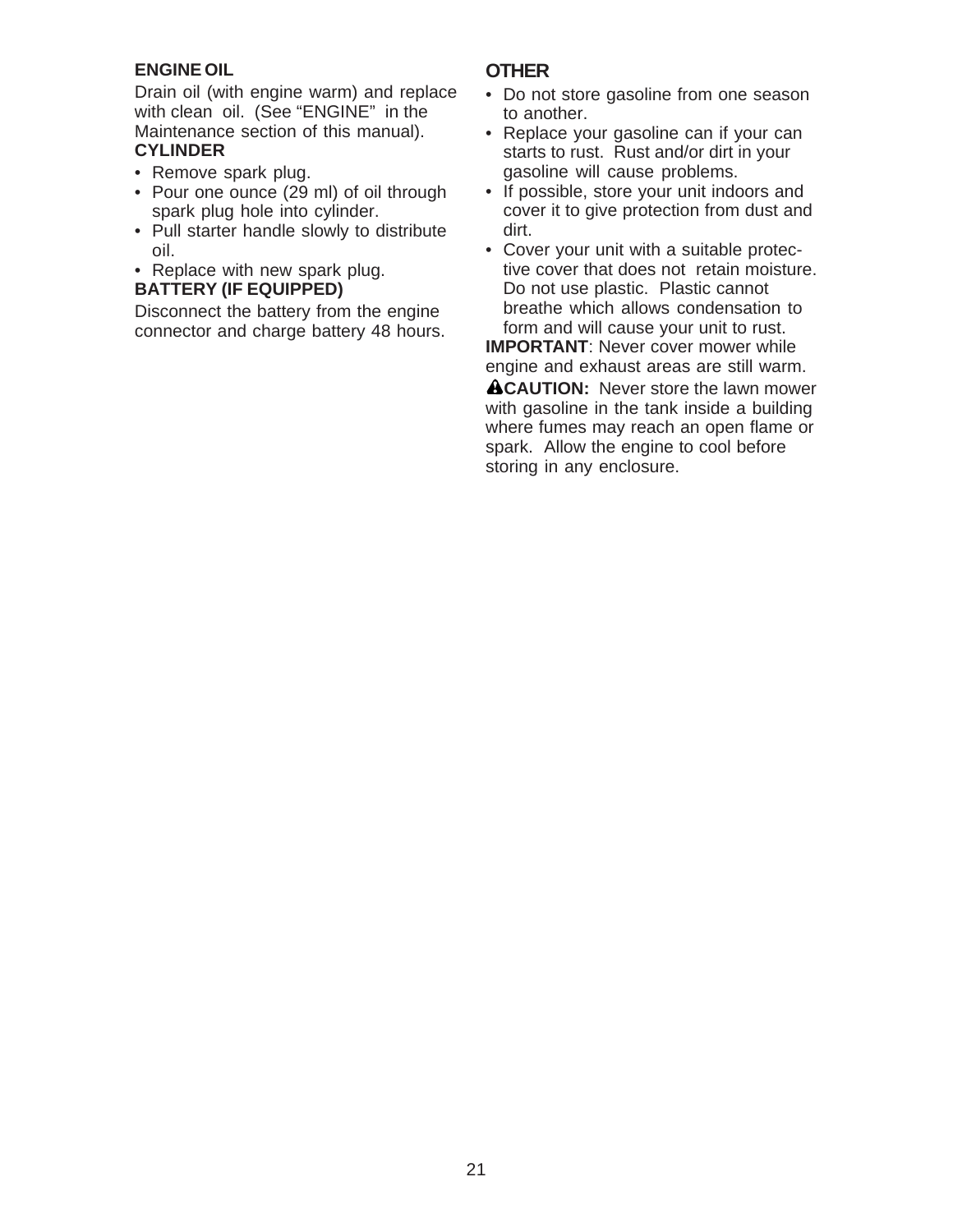### **TROUBLESHOOTING CHART**

| <b>PROBLEM</b>    | <b>CAUSE</b>                                                                  | <b>CORRECTION</b>                                 |
|-------------------|-------------------------------------------------------------------------------|---------------------------------------------------|
| Does not start    | Dirty air filter.<br>$\overline{1}$ .                                         | Clean/replace air filter.<br>$\overline{1}$ .     |
|                   | Out of fuel.<br>2.                                                            | Fill fuel tank.<br>2.                             |
|                   | Stale fuel.<br>3.                                                             | 3.<br>Drain tank and refill with                  |
|                   |                                                                               | fresh clean fuel.                                 |
|                   | Water in fuel.<br>4.                                                          | Drain fuel tank and<br>4.                         |
|                   |                                                                               | carburetor and refill tank                        |
|                   |                                                                               | with fresh gasoline.                              |
|                   | Spark plug wire is<br>5.<br>disconnected.                                     | 5.<br>Connect wire to plug.                       |
|                   | Bad spark plug.<br>6.                                                         | Replace spark plug.<br>6.                         |
|                   | Loose blade or broken blade<br>7.                                             | 7.<br>Tighten blade bolt or                       |
|                   | adapter.                                                                      | replace blade adapter.                            |
|                   | Control bar in released<br>8.                                                 | Depress control bar to<br>8.                      |
|                   | position.                                                                     | handle.                                           |
|                   | Control bar defective.<br>9.                                                  | Replace control bar.<br>9.                        |
|                   | 10. Weak Battery                                                              | 10. Charge battery.                               |
|                   | 11. Disconnected battery                                                      | 11. Connect battery to engine.                    |
|                   | connector.                                                                    |                                                   |
| Loss of power     | 1. Rear of lawn mower housing<br>or cutting blade dragging<br>in heavy grass. | 1.<br>Set to "Higher Cut"<br>position.            |
|                   | Cutting too much grass.<br>2.                                                 | 2.<br>Set to "Higher Cut"<br>position.            |
|                   | Dirty air filter.<br>3.                                                       | 3.<br>Clean/replace air filter.                   |
|                   | Buildup of grass, leaves,<br>4.<br>and trash under mower.                     | 4.<br>Clean underside of mower<br>housing.        |
|                   | 5. Too much oil in engine.                                                    | Check oil level.<br>5.                            |
|                   | Walking speed too fast.<br>6.                                                 | 6.<br>Cut at slower walking                       |
|                   |                                                                               | speed.                                            |
| Poor cut – uneven | 1. Worn, bent or loose blade.                                                 | 1.<br>Replace blade. Tighten                      |
|                   | 2.                                                                            | blade bolt.<br>Set all wheels at same<br>2.       |
|                   | Wheel heights uneven.                                                         | height                                            |
|                   | Low engine speed<br>3.                                                        | 3.<br>Contact an authorized center/<br>department |
|                   | Buildup of grass, leaves<br>4.                                                | Clean underside of<br>4.                          |
|                   | and trash under mower.                                                        | mower housing.                                    |